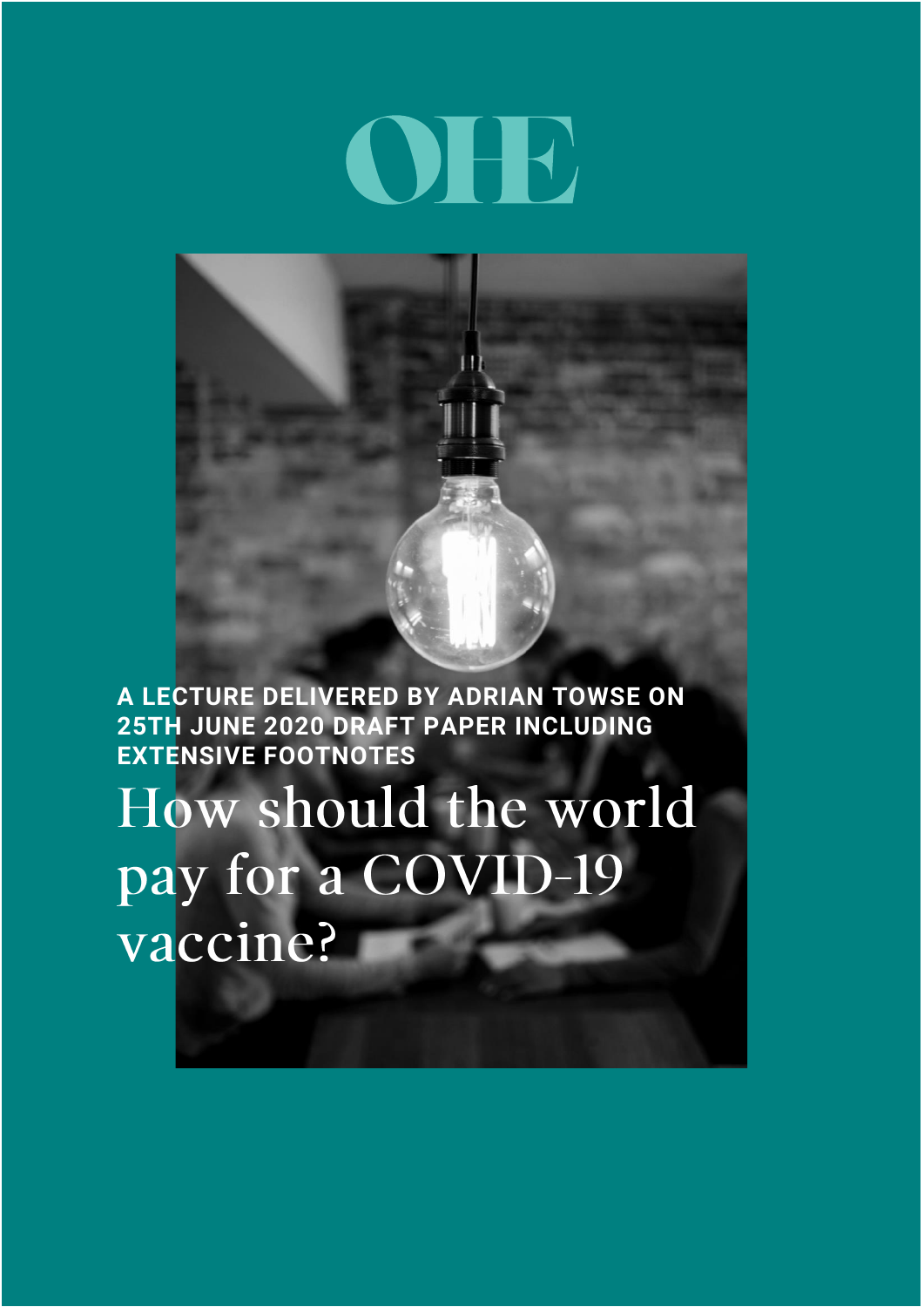

### **JUNE 2020**

**A LECTURE DELIVERED BY ADRIAN TOWSE ON 25TH JUNE 2020 DRAFT PAPER INCLUDING EXTENSIVE FOOTNOTES**

# How should the world pay for a COVID-19 vaccine?

### **Adrien Towse**

Office of Health Economics, London

### **Isobel Firth**

Office of Health Economics, London

### **Please cite this report as:**

**Towse, A. Firth, I. (2020) How should the world pay for a COVID-19 vaccine?Draft paper to accompany the 2020 OHE Annual Lecture. Office of Health Economics. Available: https**[://www.ohe.org/publications/%E2%80%9Chow-should-world-pay-covid-19-vaccine%E2%80%9D-draft](Can%20we%20update%20the%20reference%20on%202nd%20title%20page%20of%20the%20paper%20to:%20Towse,%20A.%20Firth,%20I.%20(2020)%20How%20should%20the%20world%20pay%20for%20a%20COVID-19%20vaccine?Draft%20paper%20to%20accompany%20the%202020%20OHE%20Annual%20Lecture.%20Office%20of%20Health%20Economics.%20Available:%20https://www.ohe.org/publications/%E2%80%9Chow-should-world-pay-covid-19-vaccine%E2%80%9D-draft-lecture-paper)[lecture-paper](Can%20we%20update%20the%20reference%20on%202nd%20title%20page%20of%20the%20paper%20to:%20Towse,%20A.%20Firth,%20I.%20(2020)%20How%20should%20the%20world%20pay%20for%20a%20COVID-19%20vaccine?Draft%20paper%20to%20accompany%20the%202020%20OHE%20Annual%20Lecture.%20Office%20of%20Health%20Economics.%20Available:%20https://www.ohe.org/publications/%E2%80%9Chow-should-world-pay-covid-19-vaccine%E2%80%9D-draft-lecture-paper) 

### For further information please contact:

### **Professor Graham Cookson**

Chief Executive, OHE Honorary Visiting Professor in Economics at City, University of London

**Tel** +44 (0)207 747 1408 **Email gcookson@ohe.org**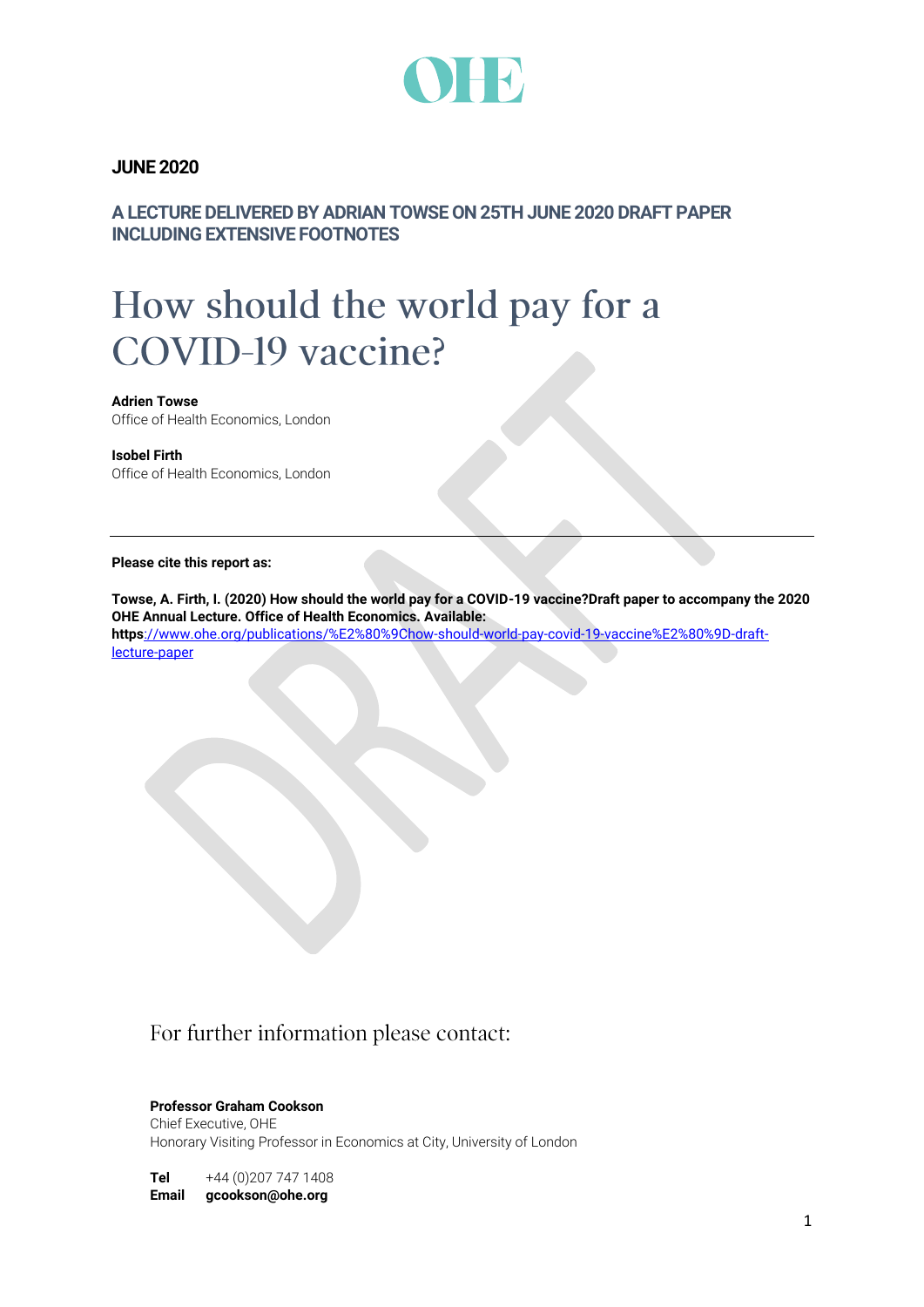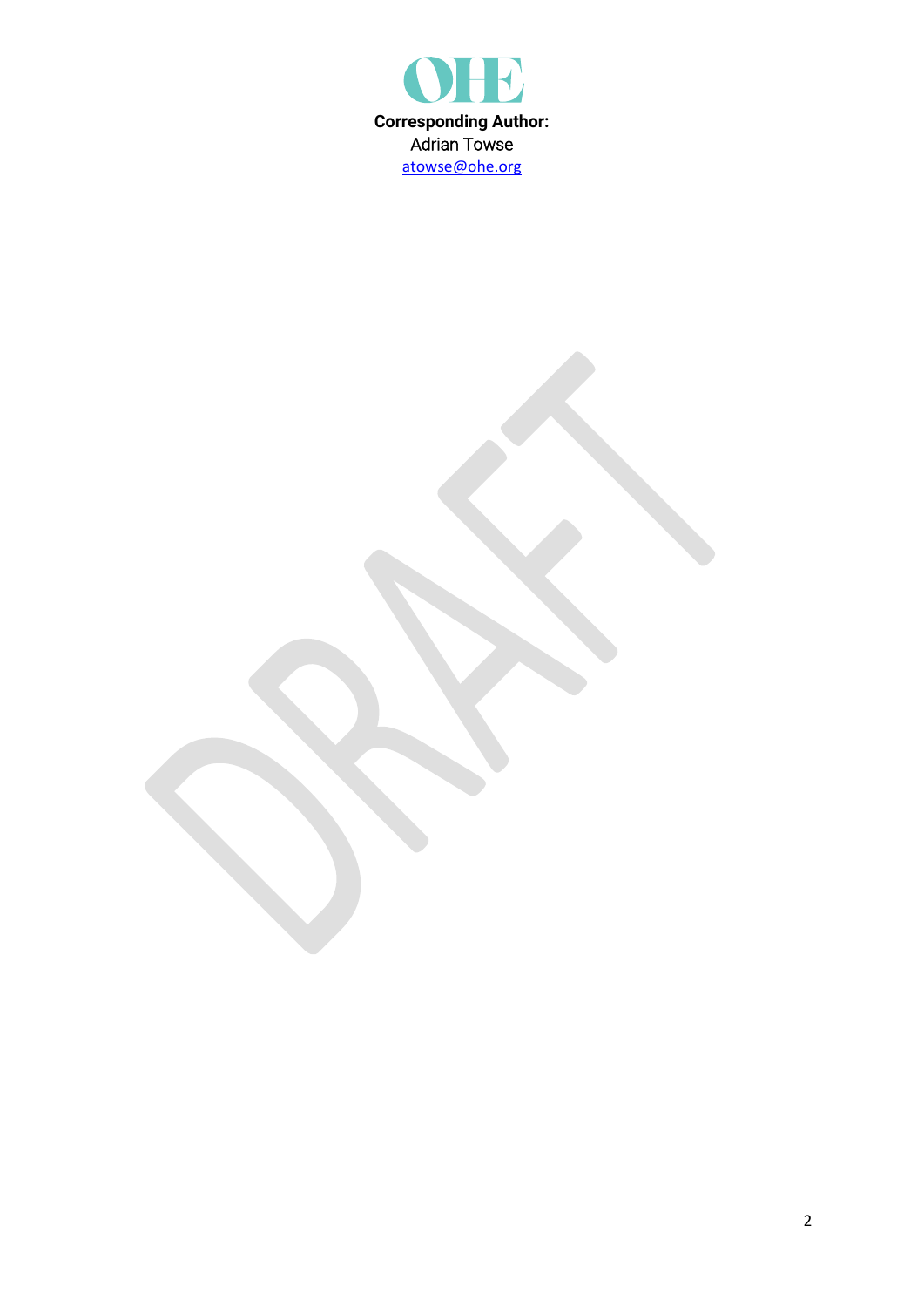

### **"How should the world pay for a COVID-19 vaccine?"**

[slide 5]

## 1. INTRODUCTION

Thank you for the introduction. I want to address "How should the world pay for a COVID-19 vaccine?"

### [slide 6]

I want to begin very briefly with some important acknowledgements:

- Co-author of the paper Isobel Firth of the OHE
- Kalipso Chalkidou, Rachel Silverman and Ganesh Ramakrishnan from the Center for Global Development, and Hannah Kettler from PATH
- My OHE colleagues.

And a disclaimer - all errors of fact and analysis, and the value judgements (especially those you disagree with) are my responsibility alone

So moving on

[Slide 7]

My agenda is to:

- set out the **objective** we are trying to achieve from a payment or financing mechanism and the **context**
- set a **framework** for understanding **what works** and how we can apply it to getting a vaccine for COVID-19
- particular challenges of COVID-19
- focus on two schemes The Gavi COVAX AMC and the BBAMC
- next steps putting it all together
- and finally, think about some lessons for pandemic preparedness

### **Where will I get to?**

I want to argue that we need

### (i) **the right payment mechanism**

Creating a market for a vaccine with an advance market mechanism based on paying for value is the best way forward. We are currently locking ourselves into a COVID-19 paradigm of publicly funded development and manufacturing, with companies offering to price on a cost-plus basis. I do not think, for reasons I will discuss, that this is the best paradigm for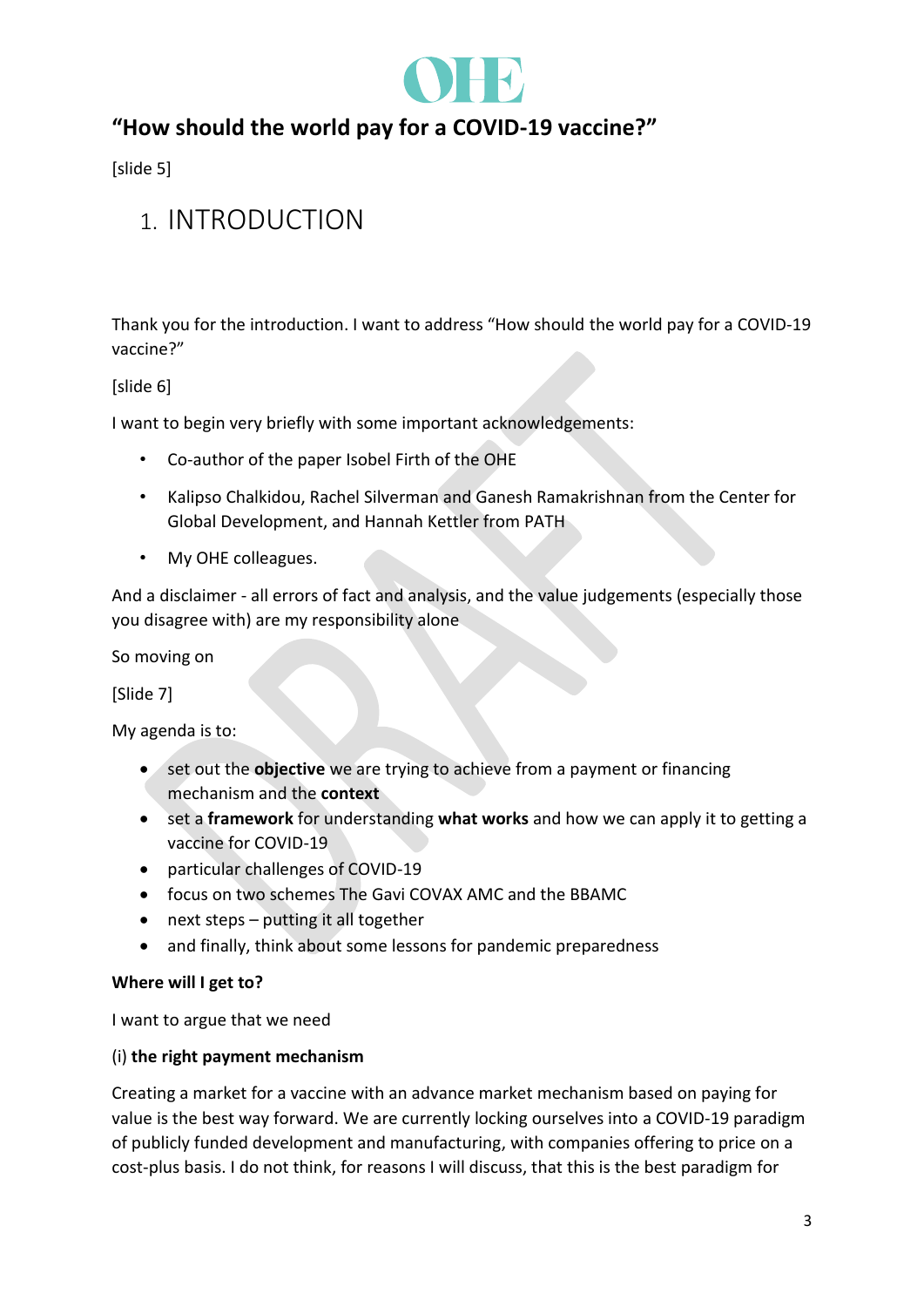

both getting a vaccine and making it available at cost to LICs. We need to use something closer to the normal paradigm of paying for value and mobilising the private sector to invest at risk, in the expectation that they will get a return if they deliver the health gain that society wants.

and (ii) we need **the money** to resource it to get to where we want to be. A serious commitment of money on the part of the higher income countries to fund the key global initiative to pay for vaccines for the nearly 50% of the world's population who will in Lower income countries (LICs) and lower middle income countries (LMICs).

# 2. SET OUT THE OBJECTIVE WE ARE TRYING TO ACHIEVE FROM A FINANCING MECHANISM AND THE CONTEXT

### **"What is our objective?"**

[Slide 8]

What are we trying to achieve from designing a payment and financing mechanism?

We want two things:

- (1) to get one or more vaccines that work<sup>1</sup>;
- (2) to give the world's population access to it. That means
- vaccines developed and manufactured **at speed**,
- manufactured **at scale** and **delivered** for populations across the world,
- **affordable** to the low income populations of the world and **cost-effective**<sup>2</sup> , i.e. a good use of scarce resources, in very different health care settings around the world.

### **So, to the global context**

[Slide 9]

The first point to make is that a lot of people have been infected and a lot of people have died. These are the latest numbers from the John Hopkins website. We also have a lot of "collateral" loss of life, as other treatable conditions go untreated because health systems

<sup>&</sup>lt;sup>1</sup> The WHO has set out a Target Product Profile (TPP) for a COVID-19 vaccine.

<sup>&</sup>lt;sup>2</sup> I will discuss whether we need a mechanism that involves paying prices that reflect the "value" of the vaccine or one that pays prices that reflect the "cost" of researching, developing and making the vaccine. But two questions, which are both lectures in their own right, I do not plan to cover today – namely "what is the value of a vaccine?" and "how much of the value should we give to the manufacturer?"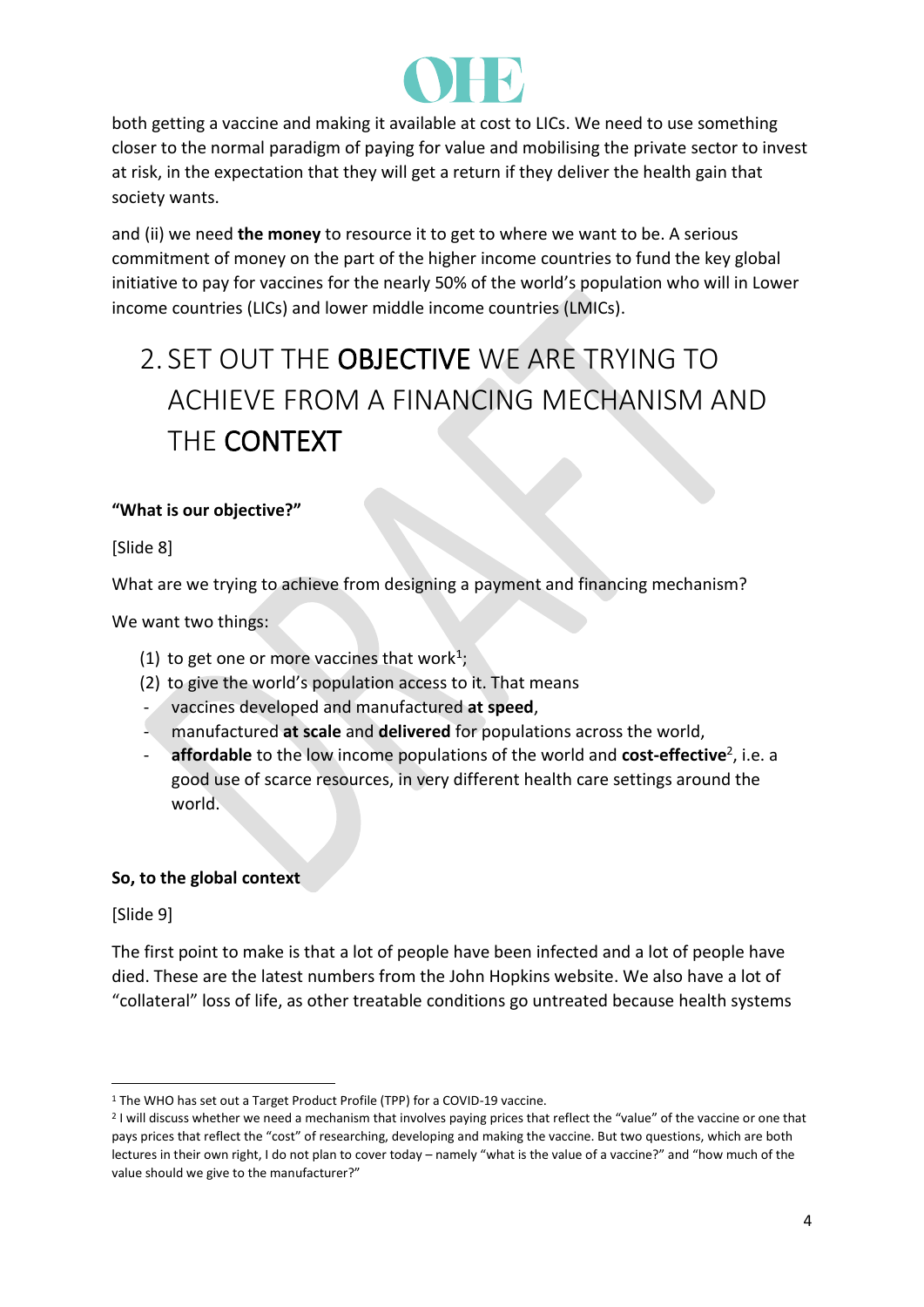

are overwhelmed or because patients are too frightened of getting infected to seek medical help<sup>3</sup>.

And we have massive economic damage. With consequential effects on people's livelihoods, and their health and education. The World Bank is forecasting a much deeper global recession than we had in 2008/9. The IMF has estimated a loss of economic output of \$9 trillion<sup>4</sup> for 2020 and 2021.

We already know of the global health and economic benefits of vaccines<sup>5</sup>.

In the words of Bill Gates "Vaccines have saved more lives than any other tool in history. Smallpox, which used to kill millions of people every year, was eradicated with a vaccine. New vaccines have played a key role in reducing childhood deaths from 10 million per year in 2000 to fewer than 5 million per year today.<sup>6"</sup>

### **The cornucopia of schemes to get a vaccine**

[Slide 10]

Not unsurprisingly, there are a large number of schemes underway or being proposed to get vaccines developed, manufactured and delivered to people.

A non-exhaustive list is as follows<sup>7</sup>

<https://www.ncbi.nlm.nih.gov/pmc/articles/PMC4024226/pdf/rstb20130433.pdf>

<sup>6</sup> Se[e https://www.gatesnotes.com/Health/Pandemic-Innovation](https://www.gatesnotes.com/Health/Pandemic-Innovation)

<sup>3</sup> For example see [https://www.bbc.com/future/article/20200528-why-most-covid-19-deaths-wont-be-from-the](https://www.bbc.com/future/article/20200528-why-most-covid-19-deaths-wont-be-from-the-virus?ocid=ww.social.link.twitter)[virus?ocid=ww.social.link.twitter](https://www.bbc.com/future/article/20200528-why-most-covid-19-deaths-wont-be-from-the-virus?ocid=ww.social.link.twitter)

<sup>&</sup>lt;sup>4</sup> Se[e https://blogs.imf.org/2020/04/14/the-great-lockdown-worst-economic-downturn-since-the-great-depression/](https://blogs.imf.org/2020/04/14/the-great-lockdown-worst-economic-downturn-since-the-great-depression/) The AcceleratingHT proposal we consider later turns this into an estimated loss of \$375 billion per month.

<sup>&</sup>lt;sup>5</sup> Immunization is one of the most cost-effective public health interventions, averting an estimated 2 to 3 million deaths every year. As a direct result of immunization, the world eradicated small pox and is closer than ever to eradicating polio. Through vaccination, deaths from measles, a major child killer, declined by 80 per cent worldwide between 2000 and 2017 preventing an estimated 21.1 million deaths. For a review see

 $7$  Proposals that we have not listed include (i) Patent buy out proposals (from Elias Mossialos for the EU and from Aidan Hollis for a form of the Health Impact Fund, based on Kremer 1998) [add references]. (ii) Yamey et al. Funding the Development and Manufacturing of COVID-19 Vaccines. Duke Global Working Paper 20, April 2020. Available at [https://papers.ssrn.com/sol3/papers.cfm?abstract\\_id=3575660](https://papers.ssrn.com/sol3/papers.cfm?abstract_id=3575660) and (iii) we have also seen proposals for compulsory licensing, which is permitted by international agreement under the TRIPS agreement of 1995 (clarified for use in Public Health In 2001 the Doha Declaration) but there are two big problems:

<sup>(1)</sup> If you license something that you cannot manufacture, then you are no further forward. So proposals for compulsory licensing also suffer from the need for investment in enough global manufacturing capacity that someone is able and willing to supply you

<sup>(2)</sup> Talking about expropriating someone's intellectual property if they invest and succeed in developing a product, makes it less likely that they will invest. And the reality is that IP is not going to be an issue for LICs with COVID-19 vaccines. The People's Vaccine movement (endorsed by traditionally pro-market institutions such as the [World](https://blogs.worldbank.org/health/covid-19-coronavirus-ensuring-fair-global-allocation-vaccines) Bank) are responsive to advocacy demands but multinational pharma companies are [pushing](https://www.statnews.com/pharmalot/2020/05/28/who-voluntary-pool-patents-pfizer/?utm_content=bufferc4721&utm_medium=social&utm_source=twitter&utm_campaign=twitter_organic) back against the idea of pooling intellectual property (IP) for fear of setting a dangerous precedent which will undermine future innovation. The World IP Organization Director General has stated that "Focusing on access to non-existent vaccines, treatments or cures, rather than the [encouragement](https://www.wipo.int/about-wipo/en/dgo/news/2020/news_0025.html) of needed innovation, at this stage, may not only represent a [misunderstanding](https://www.wipo.int/about-wipo/en/dgo/news/2020/news_0025.html) of the sequencing of innovation and access, but also create a [disincentive](https://www.wipo.int/about-wipo/en/dgo/news/2020/news_0025.html) to investment in needed innovation."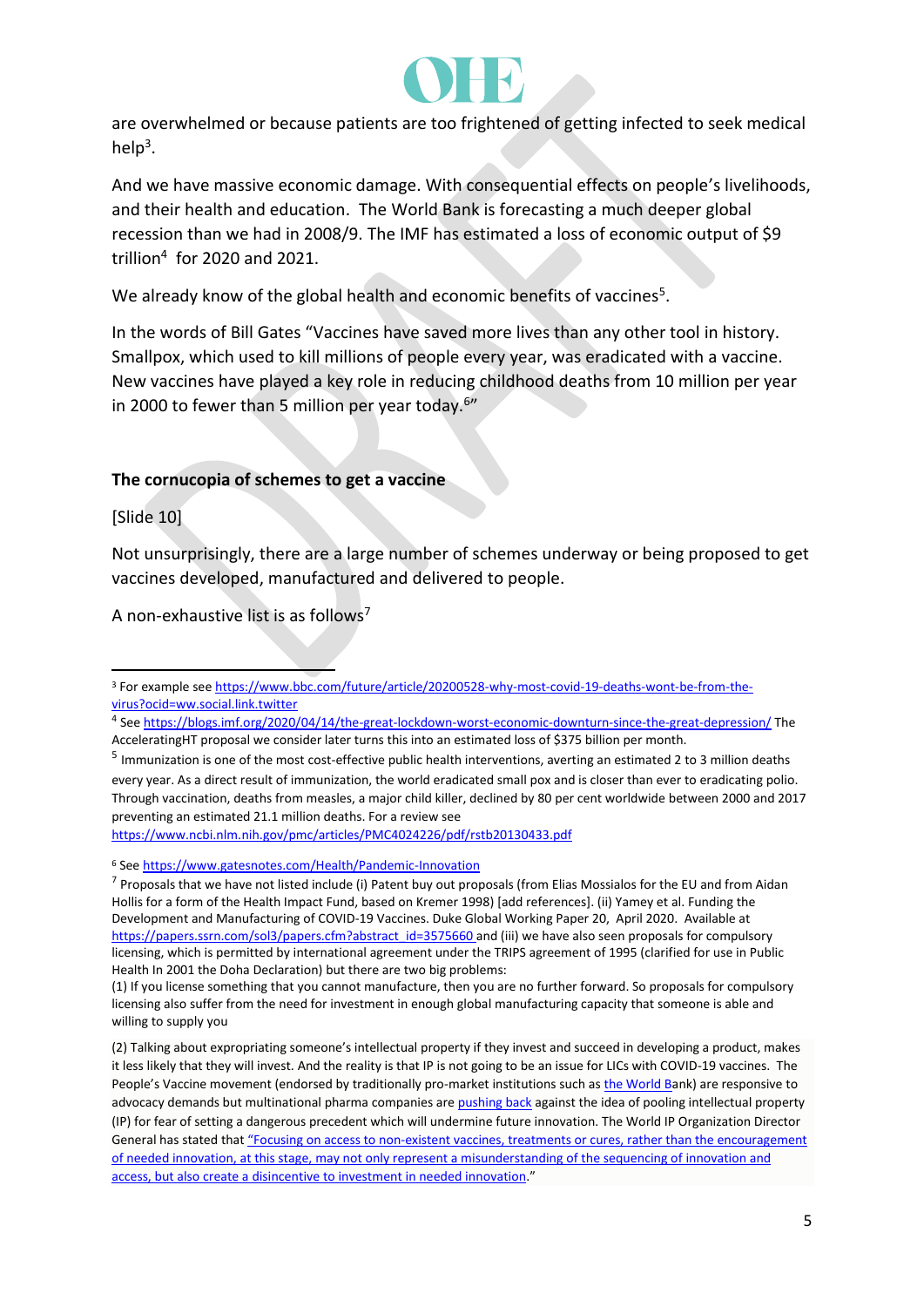

### **1. The US Operation WARP Speed<sup>8</sup>**

which aims to deliver 300m doses of a safe and effective vaccine by January 2021.<sup>9</sup> Congress has set aside \$10billion in the CARES Act to fund this and related measures.

### **2. The UK government**

while the UK government has pledged money to organisations like CEPI, it is also focussing on supporting the development of two national vaccine candidates. It has provided direct R&D funding for two UK academic-led vaccine candidates, at the University of Oxford (in partnership with AstraZeneca), and at Imperial College, University of London. It has also agreed to invest at risk in a manufacturing facility that can be used by AstraZeneca to manufacture the University of Oxford vaccine<sup>10</sup>.

### **3. The Coalition for Epidemic Preparedness (CEPI)<sup>11</sup>**

CEPI launched a call in May to fund covid-19 vaccine development and scale-up manufacturing capacity. It was specifically for vaccines that could be available for licensure in 12-18 months. They have 9 candidates, 5 of which are in clinical testing (as of 23 June) $^{12}$ . They are aiming to raise \$2 billion to support this and have raised \$1.6 billion so far. In addition, they are estimating manufacturing scale up will cost \$1 billion<sup>13</sup>.

### 4. **The WHO Access to Covid Tools (ACT) Accelerator**

[\(https://www.who.int/publications/m/item/access-to-covid-19-tools-\(act\)-accelerator\)](https://www.who.int/publications/m/item/access-to-covid-19-tools-(act)-accelerator)

<sup>8</sup> Se[e https://www.whitehouse.gov/briefings-statements/remarks-president-trump-vaccine-development/](https://www.whitehouse.gov/briefings-statements/remarks-president-trump-vaccine-development/) and Explaining Operation Warp Speed available at [https://www.hhs.gov/about/news/2020/06/16/fact-sheet-explaining-operation-warp](https://www.hhs.gov/about/news/2020/06/16/fact-sheet-explaining-operation-warp-speed.html)[speed.html](https://www.hhs.gov/about/news/2020/06/16/fact-sheet-explaining-operation-warp-speed.html)

<sup>9</sup> The mechanism is to run stages in parallel and at risk in order to speed up the process. Accelerated development is being achieved by direct federal government investment to support the clinical development of preferred candidates. There is also federal government investment in manufacturing capacity at risk. 14 candidates were initially chosen from the 100+ candidates and this has now been reduced to five (se[e https://www.nytimes.com/2020/06/03/us/politics/coronavirus](https://www.nytimes.com/2020/06/03/us/politics/coronavirus-vaccine-trump-moderna.html)[vaccine-trump-moderna.html](https://www.nytimes.com/2020/06/03/us/politics/coronavirus-vaccine-trump-moderna.html) ) Moderna; University of Oxford and Astra Zeneca; J&J; Pfizer; and Merck. Federal investment is also taking place to expand domestic supplies of specialised materials including glass vials. It is unclear what has been agreed in terms of manufacturing and supply commitment by companies receiving funding or if any price or pricing policy has been agreed.

<sup>&</sup>lt;sup>10</sup> need to reference this

<sup>&</sup>lt;sup>11</sup> CEPI's mission is to stimulate and accelerate the development of vaccines against emerging infectious diseases and enable access to these vaccines for people during outbreaks and was developed as a collaboration between WT and Gates Foundation in 2017. Before covid-19, it had given grants to teams developing vaccines for MERS, Nipah and Lassa, specifically and grants for developing vaccine technology for rapid development against unknown pathogens in general.

<sup>&</sup>lt;sup>12</sup> The vaccines in the CEPI pipeline are Curevac, Inovio, Moderna, Novavax, Uni of Hong Kong, Uni of Oxford, Uni of Queensland, Institut Pasteur and Clover Pharamceuticals.

<sup>&</sup>lt;sup>13</sup> Towards this scale up, they signed a deal with AZ to manufacture 300 million doses of their vaccine candidate ringfenced for COVAX if it is found to be effective. The \$383 million partnership will support tech transfer to sites mainly in Europe, purchase manufacturing materials and reserve manufacturing slots. AZ will supply the vaccine to COVAX not for profit bound by an MOU between themselves, CEPI and Gavi.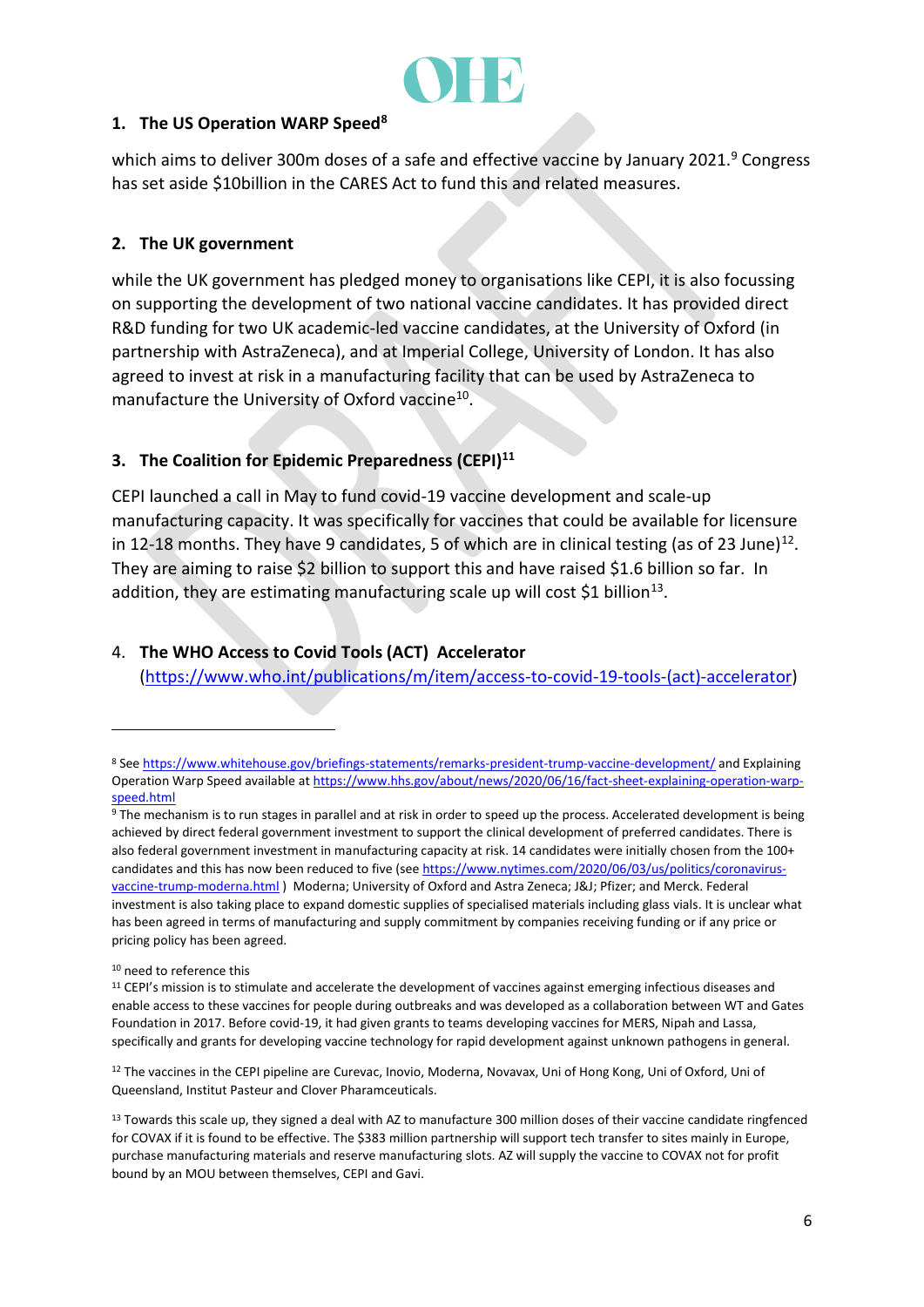

The WHO ACT Accelerator and has three pillars relating to therapeutics, testing and vaccines<sup>14</sup>. Their action plan is being launched on  $27<sup>th</sup>$  June. The vaccine pillar will be the responsibility of CEPI and of Gavi<sup>15</sup>.

Funding has, so far, been focused on R&D, most recently through a \$8 billion EU-driven pledging drive.

### **5. AcceleratingHT**

The AcceleratingHT Initiative<sup>16</sup> is an academic initiative led by Michael Kremer, the nobel prize winning economist and a key driver of the establishment of the Advance Market Commitment (AMC) (about which more later). This AMC initiative is focused on speeding up the manufacture and delivery of any approved vaccine<sup>17</sup>. It does not address vaccine  $d$ evelopment $18$ 

They propose \$137bn investment in manufacturing capacity for 18 vaccine candidates<sup>19</sup>.

<sup>16</sup> Se[e https://www.acceleratinght.org/home](https://www.acceleratinght.org/home)

 $17$  They propose to do this in two ways:

a. Manufacturing capacity is built speculatively for vaccine candidates

b. "Excess" manufacturing capacity is built such that all global need is supplied in a short window of time.

The logic is addressing perceived market failure that "vaccine firms do not capture all of the gains from early supply and so produce slower than optimally". This and other quotes are taken from the presentation *Incentive Design to Accelerate a COVID-19 Vaccine*, available a[t https://drive.google.com/file/d/1JPNiV7LGnSUUDcXY0sK3VdgpJnR2XH2t/view.](https://drive.google.com/file/d/1JPNiV7LGnSUUDcXY0sK3VdgpJnR2XH2t/view) 

18 Benefit calculations are "conditioned on approval of a vaccine". They argue for innovation in clinical development but their proposal is not intended to achieve this. A social cost-benefit calculation is made, using the IMF estimate of \$375 billion monthly loss to the world economy due to COVID-19. The objective is to accelerate access to a successful vaccine by six months. The economic and health benefits of this justify public "at risk" investment in manufacturing capacity for potentially successful vaccine candidates.

<sup>19</sup> Of this:

- \$92bn (two thirds) is push funding with governments financing 85% of the cost of capacity installation. They argue that direct push funding is more efficient than incentivising companies to invest at risk with a higher price via a pull incentive.
- \$45bn (one third) is pull with governments guaranteeing to spend a certain amount on vaccines in the first 18 months at an agreed price of 3bn doses at an average of \$15 per dose (\$35 per dose for first bn and \$5 per dose for next 2bn.)

<sup>&</sup>lt;sup>14</sup> This was initially a platform for collaboration between global health actors (Gates Foundation, Wellcome, GAVI, Global Fund, UNITAID, CEPI, Gavi, WHO)

<sup>&</sup>lt;sup>15</sup> The ACT Accelerator will be releasing its action plan in the next few days to coincide with an ACT Accelerator pledging summit on the 27th of June. The ACT Accelerator action plan will include costings (likely to be in the \$10s of billions), an investment case for a pooled approach and a plan for engaging with vaccine manufacturers (led by CEPI). At the core of this partnership is a commitment to the WHO access conditions and a vision to supply vaccines equitably to Health Care Workers as a priority. Gavi and CEPI are responsible for the vaccine pillar under the ACT Accelerator and the COVAX Facility is the AMC model that is being proposed to pool procurement, mainly for Gavi eligible, LMIC countries. The European Commission is thought to be planning a pooled procurement approach to compliment the COVAX model designed for HICs and UMICs not covered by the Gavi model. The vaccines involved in COVAX are mainly the CEPI candidates that have signed up to the access conditions that are a prerequisite for inclusion the COVAX Facility.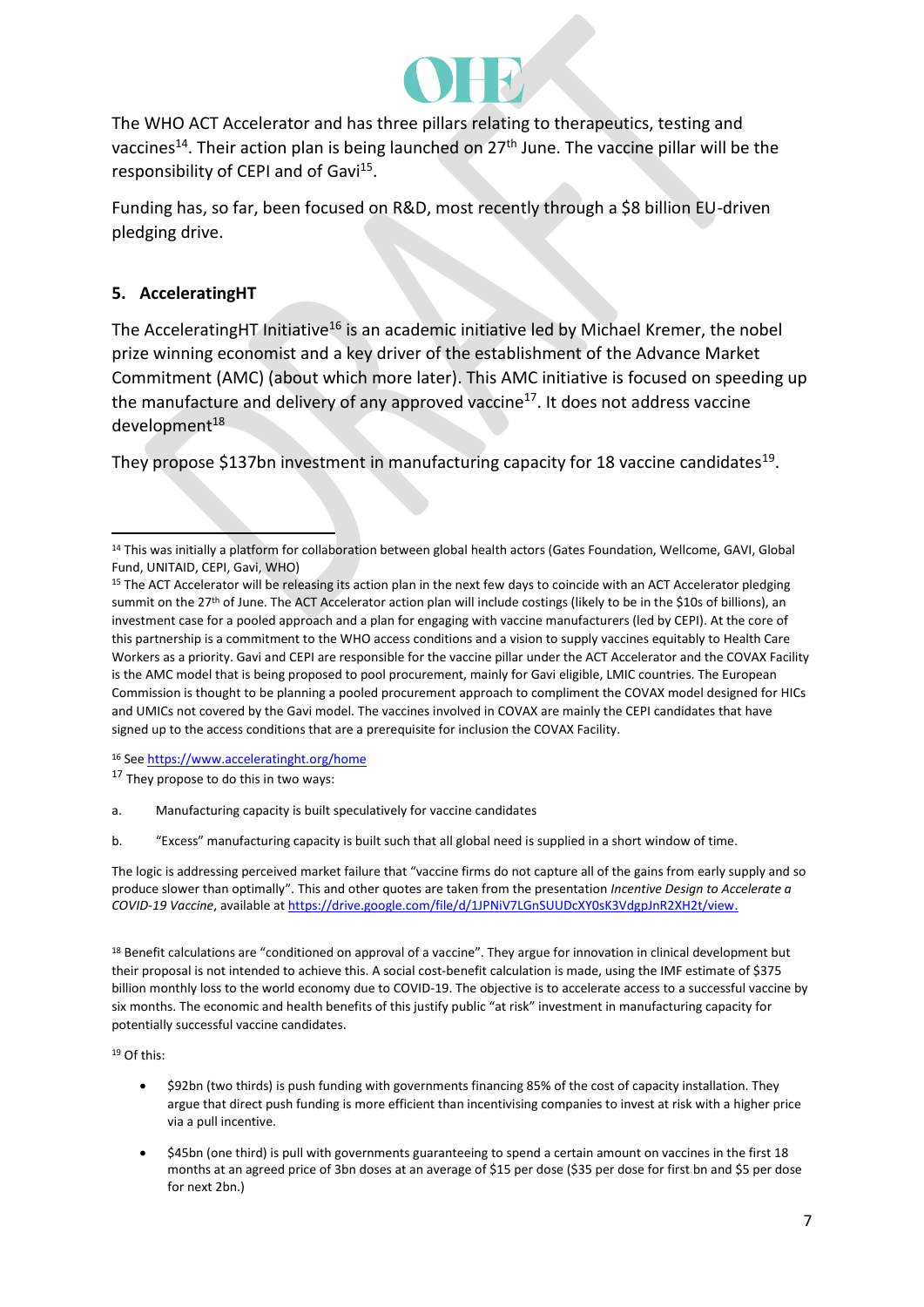

### **6. The Gates Foundation**

The Gates Foundation's priorities and approach has been reported in an internal White Paper<sup>20</sup> to be advocating for a mix of funding totalling \$38 billion to \$74 billion. The White Paper states that:

"The scope and urgency of the current pandemic is also such that at-risk decisions to scale manufacturing capacity will need to be made early in the R&D process, which will in turn require assurances of demand and availability of funding for procurement to pay for finished products."<sup>21</sup>.

### **7. The EU proposals**

The EU is proposing<sup>22</sup> use of its joint procurement powers to secure sufficient production of vaccines in the EU and thereby sufficient supplies for its Member States through Advance Purchase Agreements (APAs) with vaccine producers via the Emergency Support Instrument

<sup>&</sup>lt;sup>20</sup> See the Lance[t https://www.thelancet.com/pdfs/journals/lancet/PIIS0140-6736\(20\)31354-4.pdf](https://www.thelancet.com/pdfs/journals/lancet/PIIS0140-6736(20)31354-4.pdf) <sup>21</sup> This includes:

<sup>•</sup> \$2billion push for CEPI to support vaccine development

<sup>•</sup> \$12 billion push to scale up capacity to manufacture bulk vaccine and package it

<sup>•</sup> \$24 to \$60 billion in grants to cover procurement costs to assure suppliers of LMIC market demand.

The mix of push and pull is quite different to that of the AcceleratingHT proposal with push at between 19% - 37% of the total. No specific proposal for procurement is put forward, but Gavi is the preferred candidate to organise procurement (with the UNICEF Supply Division). The assumption is that "In any scenario, at least \$24 billion should be pledged upfront to send a clear market signal, though it may be disbursed over the next 2-4 years". The White Paper states that the high-end of the range would enable procurement of 5 billion doses, which is estimated as sufficient, assuming a two-dose regimen, to vaccinate enough of the population in LMICs to ensure population-level immunity based on current understanding of the science. The high-end estimate also assumes costs of up to \$10 per dose.

<sup>&</sup>lt;sup>22</sup> EU Strategy for COVID-19 vaccines. Published 17<sup>th</sup> June 2020. Available at [https://ec.europa.eu/info/sites/info/files/communication-eu-strategy-vaccines-covid19\\_en.pdf](https://ec.europa.eu/info/sites/info/files/communication-eu-strategy-vaccines-covid19_en.pdf)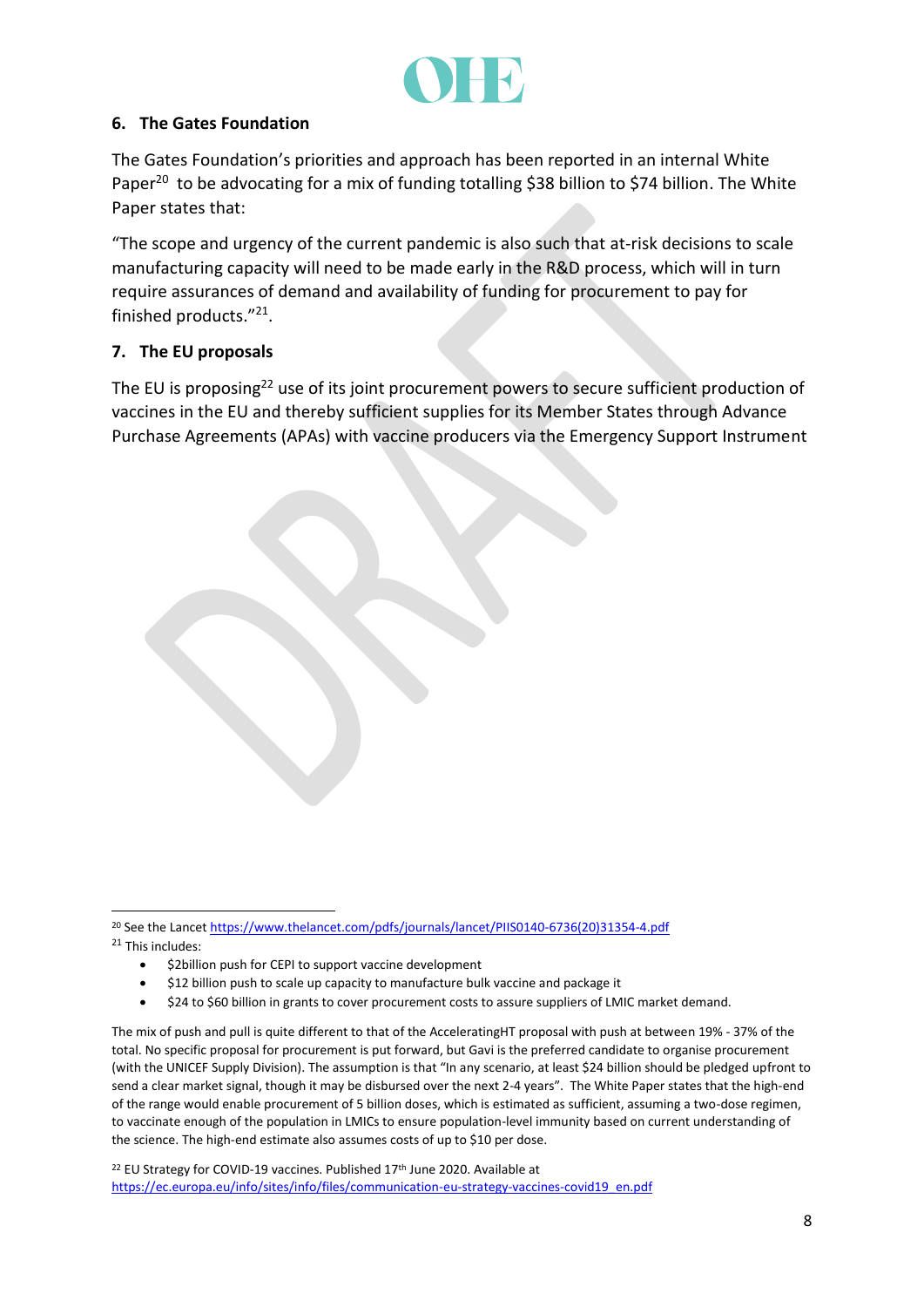

 $(ESI)^{23}$ . There is EUR 2.7bn available under that scheme. A further major announcement from the EU is expected, also on June 27<sup>th</sup>. <sup>24 25 26</sup>

8. As we noted in the WHO Accelerator, Gavi is proposing a Gavi Advance Market Commitment for COVID-19 Vaccines (Gavi Covax AMC<sup>27</sup>). Relabelled a "**COVAX**  Facility<sup>"28</sup> this is a "pull" design complementing CEPI's push funding into promising vaccine candidates.

<sup>23</sup> It also refers to "Adapting the EU's regulatory framework to the current urgency and making use of existing regulatory flexibility to accelerate the development, authorisation and availability of vaccines while maintaining the standards for vaccine quality, safety and efficacy.)" Early engagement between the EMA and manufacturers is already underway.

<sup>24</sup> An alliance between France, Germany, Italy and the Netherlands was seen as a step towards EU-wide joint action. <sup>25</sup> The Joint Action will involve:

- A central procurement process giving all member states the option to purchase vaccines through this route. It avoids competition between member states and increases EU leverage when negotiating with industry. Vaccine policy remains the responsibility of member states.
- Commission will enter into advance purchase agreements (APAs) with individual vaccine manufacturers which will comprise (i) right to buy a specified number of doses at a given price in a given timeframe in return for (ii) funding part of the upfront costs faced by them (via the ESI). It goes on to say:
- These payments will de-risk necessary investments relating to both vaccine development and clinical trials and preparation of at-scale production capacity.
- "The conditions of the contract will reflect the balance between the prospect of the producer providing a safe and effective vaccine quickly and the investment needed to deploy the vaccine on the European market."
- APAs can include other "relevant conditions (such a production capacity in the EU, possible availability of production facilities for the manufacturing of other vaccines or medicines in case of failure, or liability arrangements.) "
- Once a vaccine is successful member states can acquire under the terms of the APA.
- Allocations between member states would be according to a "population -based distribution key."
- The Commission will enter into an agreement with participating member states to formalise their reciprocal commitments.
- The unprecedented circumstances in which the EU finds itself requires a bold response.
- "Though steps will be taken to mitigate the risk for example, by investing in a portfolio of companies covering different technologies - the failure rate of vaccine development is high. There is a very real risk that none of the supported candidates will be successful. However, the value of earlier access to a vaccine is enormous, in terms of lives saved and economic damage avoided. This makes the risk worth taking."
- "This proposed framework is therefore an insurance policy, which transfers some of the risk from industry to the public authorities in return for assuring Member States equitable and affordable access to a vaccine, should one become available."
- The "Commission is ready to support the development and operation of an inclusive international COVID-19 procurement mechanism that facilitates early and affordable access to vaccines and other tools for all who need it across the world. With sufficient scale and scope, such international mechanism could become the world's insurance policy against pandemics.

<sup>26</sup> The Commission also supports voluntary pooling and licensing of intellectual property related to COVID-19 therapeutics and vaccines, in line with the recent resolution of the World Health Assembly (World Health Assembly Resolution 73.1), to promote equitable global access as well as a fair return on investments.

<sup>27</sup> See [\(https://www.gavi.org/news/media-room/gavi-launches-innovative-financing-mechanism-access-covid-19-vaccines\)](https://www.gavi.org/news/media-room/gavi-launches-innovative-financing-mechanism-access-covid-19-vaccines) <sup>28</sup> It has the full title "The COVID-19 Vaccine Global Access Facility". See COVID-19 Vaccine Global Access (COVAX) Facility. Discussion Document 11th June 2020. Gavi.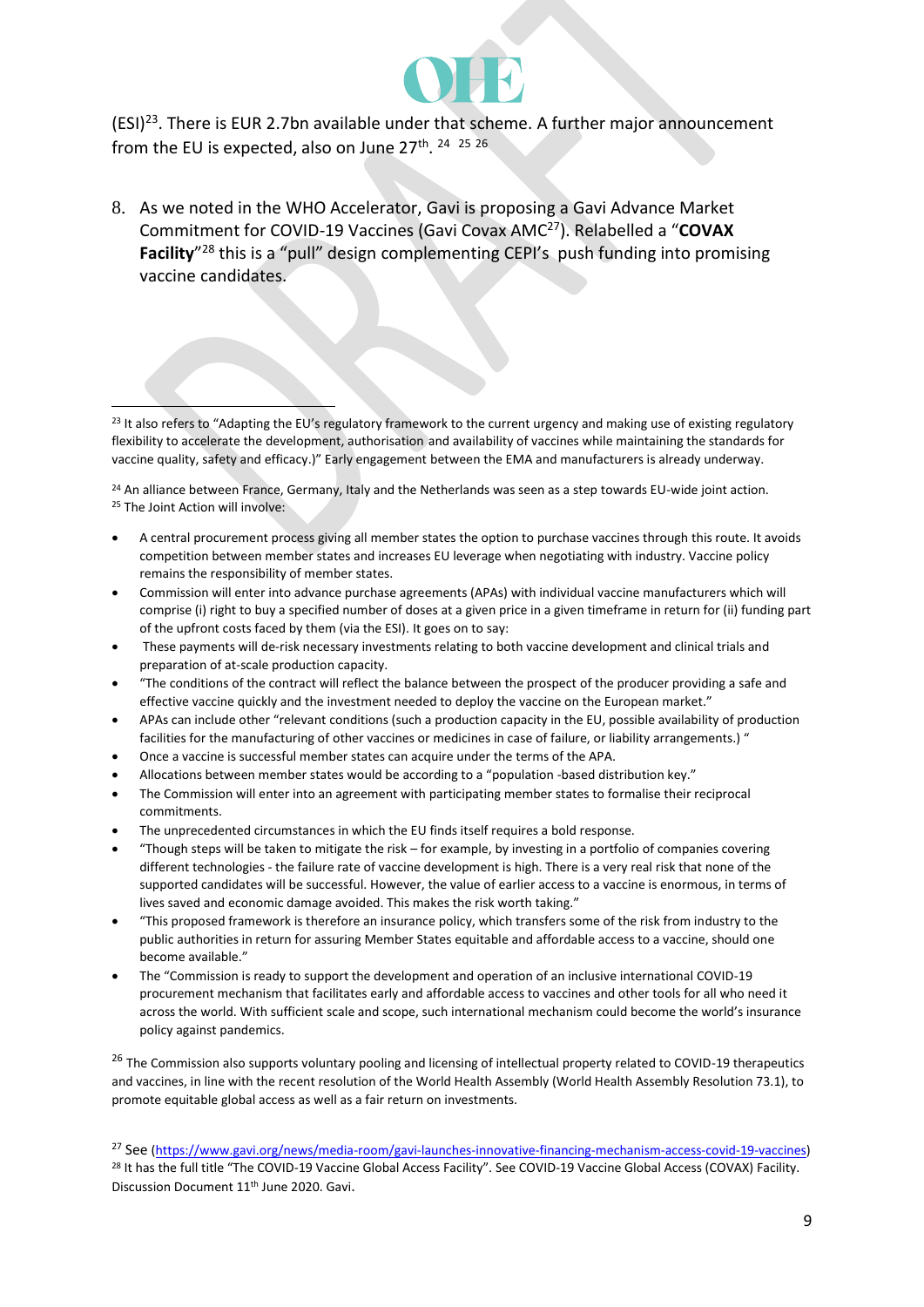

9. **The BBAMC**. The global health policy team at CGD, have, together with several of us from the Office of Health Economics and Hannah Kettler from PATH, developed a concept we refer to as a benefit-based advanced market commitment (BBAMC),

The simplest way of making sense of these is to group them according to whether they are push or pull or both. I am going to build on this in a moment.

But we can also note that a lot of money is being proposed or spent. Over \$230bn. Although much of it is duplication. But we can compare that with the IMF estimate of economic damage alone, which is \$375 billion a month!

[Slide 11]

So lets move on to explain "push" and "pull".

# 3. A framework for understanding what works and how we can apply it to getting a vaccine for COVID-19

[Slide 12]

We make a basic distinction between "push" and "pull" incentives.

In the market for a vaccine in a high income country (HIC) pharmaceutical companies research and develop, at risk, with some public research funding, vaccines for diseases affecting HIC populations in the expectation that, if they work, they will be able to sell them to HIC health care systems. Payers (whether governments or insurers) will buy if they offer value. There may, of course, be competition and there may be negotiation on price. But buying power in the market "pulls" investment through development, manufacture, and distribution.<sup>29</sup>

Introducing these same vaccines to low income countries (LICs) is more difficult, because many of these countries do not have money to buy vaccines. Hence the creation of The Vaccine Alliance, known by the shorthand Gavi, buying on behalf of LICs<sup>30</sup>. Buying power from Gavi (in this case from donors funding Gavi<sup>31</sup>) pulls investment through<sup>32</sup>.

Some diseases do not have a big enough HIC disease burden to provide an R&D incentive to invest. Malaria and TB are good examples. There are other neglected tropical diseases.

 $29$  There will be academic research in understanding the disease, and in understanding whether different approaches to developing a vaccine are possible. This has the effect of reducing the costs of pharmaceutical industry research and development by reducing likely failures, which is a major source of cost. We can think of this as early stage "push" which, although not direct funding (Indeed this research has public good attributes), so potentially reduces costs for all companies.

<sup>30</sup> Add footnote on Gavi origins Global Alliance for Vaccination and Immunisation and role and UNICEF

<sup>&</sup>lt;sup>31</sup> Add footnote on current Gavi replenishment round.

<sup>32</sup> Two other policies have been key: (i) differential pricing, so prices paid are close to manufacturing cost – returns on R&D are obtained from HICs and some MICs and (ii) organising Gavi's procurement programme to reduce the time period between launch in HIC markets and vaccines being available in LICs.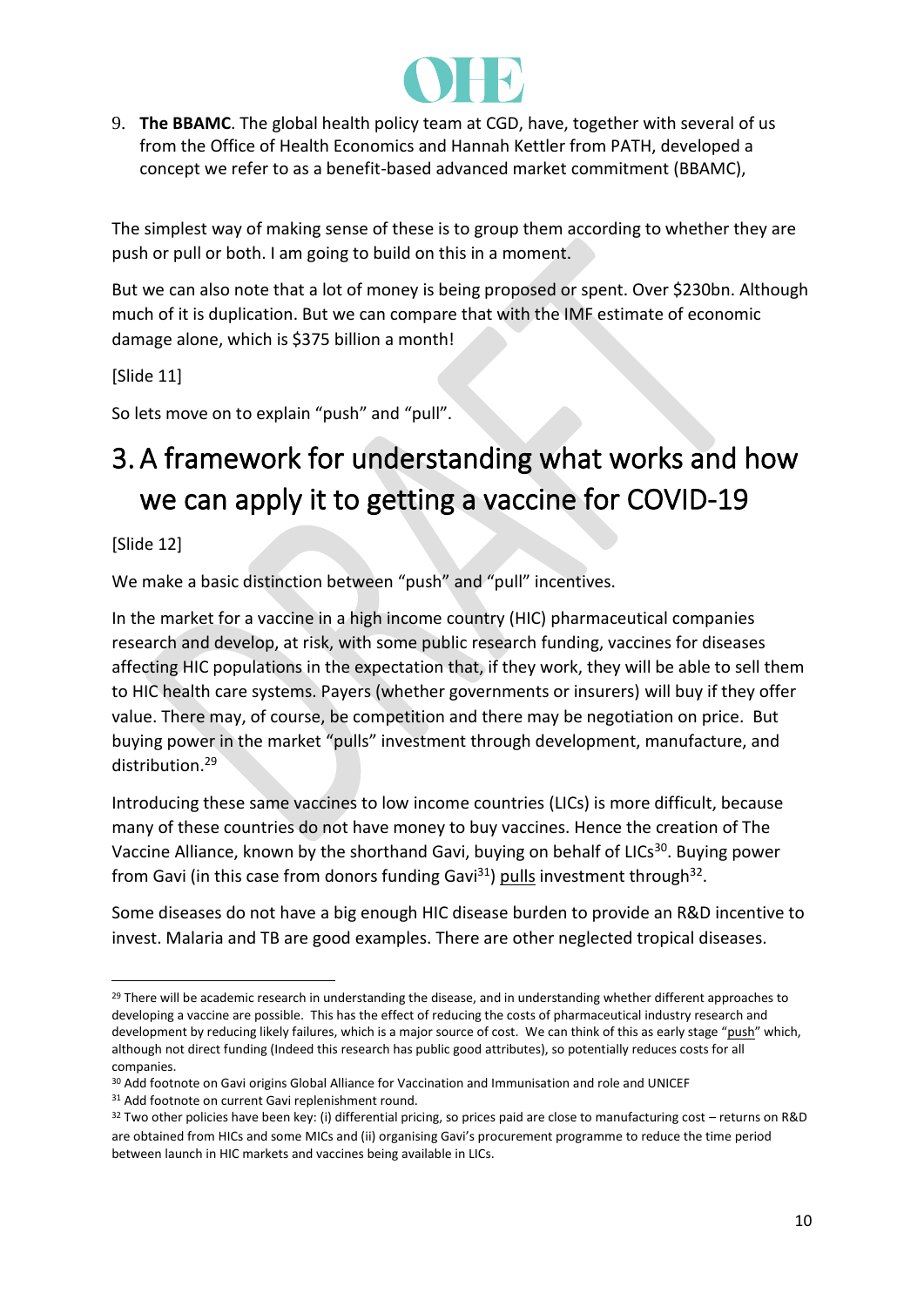Vaccines for pandemics (such as Ebola) and for biological warfare agents (such as Anthrax) also fit into the same economic category. Here we see both "push" and "pull" funding. We can reposition our nine schemes according to their push and pull attributes.

There has been a debate as to the appropriate balance of push (which reduces research and development costs and failure rates, so reducing scientific risk) and pull (creating the market and so reducing commercial risk)<sup>33</sup>. There is no reason why a large enough market will not stimulate R&D risk taking investment by the private sector. The question has been, in the global health arena, what is the most cost-effective use of donor resources? The reality has been that budget constraints rather than efficiency may have held sway. A pull commitment requires a bigger commitment and more cross-organisation coordination, even though it does not have to be spent immediately – we have to wait for the products – whereas push can be done one bit at a time.

A plus with push funding in a pandemic for which we were not prepared is, of course, speed. The problem with push funding, once it goes beyond investment in the early stage public good of creating knowledge about disease mechanisms, is that it involves the donor picking winners<sup>34</sup>.

[Slide 13]

In the case of Ebola<sup>35</sup>, Gavi promised an advanced purchase commitment for any vaccine in at least phase 1 during the 2014-16 outbreak. The pull mechanism used by Gavi in 2016

<sup>35</sup> Development of the Ebola vaccines up to 2014 was led by governments because of the national security concern about the bio-weapon threat of Ebola (1). These candidates where then licensed or acquired by companies. There were three main commercial players at the time of the first outbreak (Merck, Janssen & GSK).

- The Merck vaccine was developed by the Canadian Institute of Public Health in 2007 and the Canadian Government then sold marketing rights to a small biotech (NewLink Genetics) in 2010 (2). Merck then licensed the vaccine from NewLink for \$50 million in 2014 at the start of the West Africa Ebola epidemic (3).

The Janssen vaccine is a prime boost vaccine with first dose (Ad26.ZEBOV) and second dose (MVA-BN-Filo) 8 weeks later. Early development was funded by US NIH. The Ad26 component was developed by Janssen using their AdVac vaccine platform-technology and the second component was based on a different vaccine platformtechnology developed by Bavarian Nordic. It was in pre-clinical development at the start of the West Africa outbreak. In 2015, Janssen committed \$200m and IMI (Innovative Medicines Initiative) committed \$100m to the clinical development, along with other funders e.g. BARDA and US HSS.

All three vaccines were used through emergency-use licences during the 2014-2016 West Africa Ebola outbreak and received substantial funding for clinical trials during the outbreak. The GSK and Merck vaccines were tested in Liberia and Sierra Leone and the WHO and MSF ran another trial in Guinea co-sponsored by the Guinean government and co-funded

<sup>&</sup>lt;sup>33</sup> We can think of this simply as "can I develop a product that works?" (the scientific risk) and "can I sell it if I do?" (the commercial risk).

<sup>&</sup>lt;sup>34</sup> The Gates Foundation set up product development partnerships (PDPs) in neglected disease areas in order for them to develop portfolios of pipeline products<sup>34</sup>. It sought to deal with the product selection challenge by expecting the PDPs to behave as venture capitalists with a social purpose, i.e. build a portfolio of candidates that offered potential. They had the capital at risk and were seeking to leverage the private sector to help deliver value. But the consequence has been some challenges in making sure that products that do get to market are taken up and used by governments, because the emphasis is on "what can we push through to market?" rather than "what do health systems actually want to use?"

The GSK vaccines were initially developed by the US NIH and Okairos which was acquired by GSK in 2013 (4). GSK had 3 candidate Ebola vaccines that were tested in 2013-2016 but GSK licensed their Ebola vaccines to the Sabin Vaccine Institute in August 2019 (4).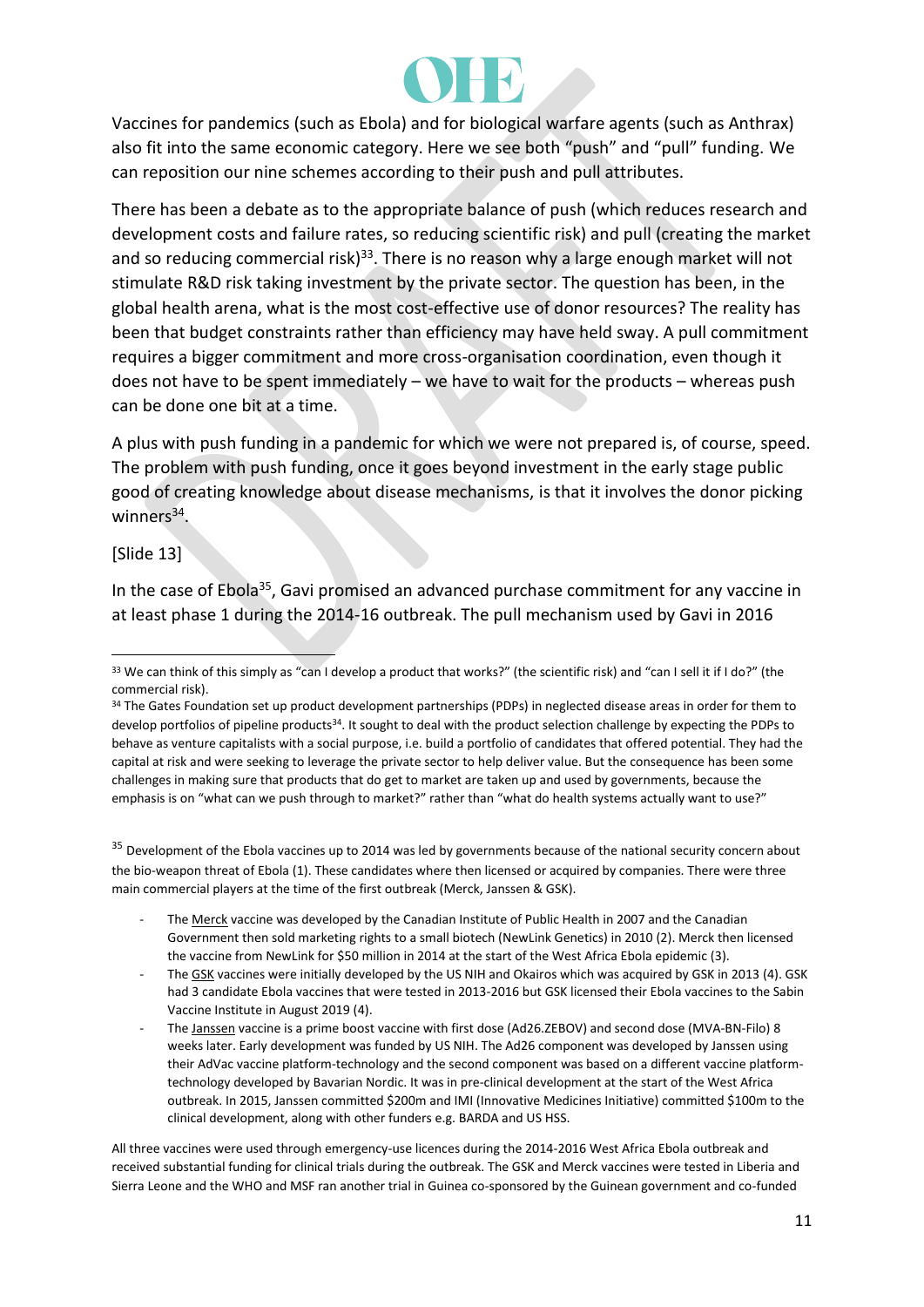

ensured there was a stockpile of vaccine candidates ready for a subsequent outbreak in 2019<sup>36</sup>. At the start of this outbreak, stockpile doses were licensed for compassionate use<sup>37</sup>. At the end of 2019, a Gavi pull fund<sup>38</sup> funded a stockpile of 500,000 doses available for free to LMIC countries ready for the next outbreak.

[Slide 14]

The AMC was conceived as an idea to promote research and development for both early stage and late stage products.<sup>39 40</sup>

The pneumococcal AMC was for a vaccine already developed for HICs. The key objective was to shorten the typical 10-15-year gap before a vaccine was available in LICs<sup>41</sup>. \$1.5 billion was raised by 6 donor countries towards the AMC and two suppliers, GSK and Pfizer, were given AMC contracts. Companies could see the \$1.5bn market commitment and the pressing need for the vaccine. Hence, they had a high expectation that they would be

At the start of the 2019 outbreak, Merck and Janssen 'donated' doses from the stockpile licensed for compassionate use in an implementation trial with significant push funding (Gates Foundation, Wellcome, NIH and Gavi etc) and run by implementation partners (e.g. MSF and WHO). At the end of 2019, Gavi set up another pull fund of \$173m (to run from 2019-2025) to pay for a stockpile of 500,000 doses that will be available for free for any LMIC countries a combination of the Janssen vaccine and Merck vaccine.

The pull mechanism used by Gavi in 2016 ensured there was a stockpile of vaccine candidates ready for a subsequent outbreak and allowed them to leverage push funding to de-risk clinical trials. Some (e.g. MSF, academics etc.) took issue with the way that the Ebola vaccine was funded saying that more money was going to industry than it deserved (having taken very little risk in the development of the vaccines and so much of the development being co-funded by funders/governments).

<sup>36</sup> Companies were in effect being paid to take on the risk of regulatory approval, manufacturing and managing the stockpile

38 Of \$173m (to run from 2019-2025). The stockpile includes both the Janssen vaccine and Merck vaccine. <sup>39</sup> See Levine Kremer and Albright. 2005 Making Markets for Vaccines. Ideas into action. Available at <https://www.cgdev.org/sites/default/files/archive/doc/books/vaccine/MakingMarkets-complete.pdf>

by Wellcome. The Guinean vaccine trial of the Merck vaccine was the only trial to be completed (3). BARDA also gave \$175 million to support production and supported Merck's manufacturing plants in Germany. Janssen's vaccine trials in 2016 were funded by the European Commission and the Innovative Medicines Initiative (IMI) and they had funding from BARDA to develop manufacturing capacity. In 2017 Janssen received \$44.7 million funding from BARDA to continue to develop their prime-boost vaccine

Gavi promised an advanced purchase commitment for any vaccine in at least phase 1 during the 2014-16 outbreak (5,6). Merck signed an advanced purchase commitment with Gavi in Jan 2016 and received \$5 million in exchange for seeking regulatory approval by 2017 and ensuring there was a stockpile of 300,000 doses (5,7). Gavi was also 'working with' Janssen and GSK on their Ebola candidates at this point.

<sup>&</sup>lt;sup>37</sup> This was an implementation trial with significant push funding (Gates Foundation, Wellcome, NIH and Gavi etc) and run by implementation partners (e.g. MSF and WHO)

<sup>&</sup>lt;sup>40</sup> The key difference is in the nature of the contract between the buyer (in this case pooled by Gavi) and the vaccine developer'. With early stage it is a framework agreement. With later stage, when the product exists, there is a procurement tender. The AMC did not envisage bilateral contingent contracts conditioned on a product being invented of the sort that we have for COVID-19 vaccines.

<sup>41</sup> See Kremer, Levin and Snyder 2020. Advance Market Commitments: Insights from Theory and Experience. AEA Papers and Proceedings, 110():269-73.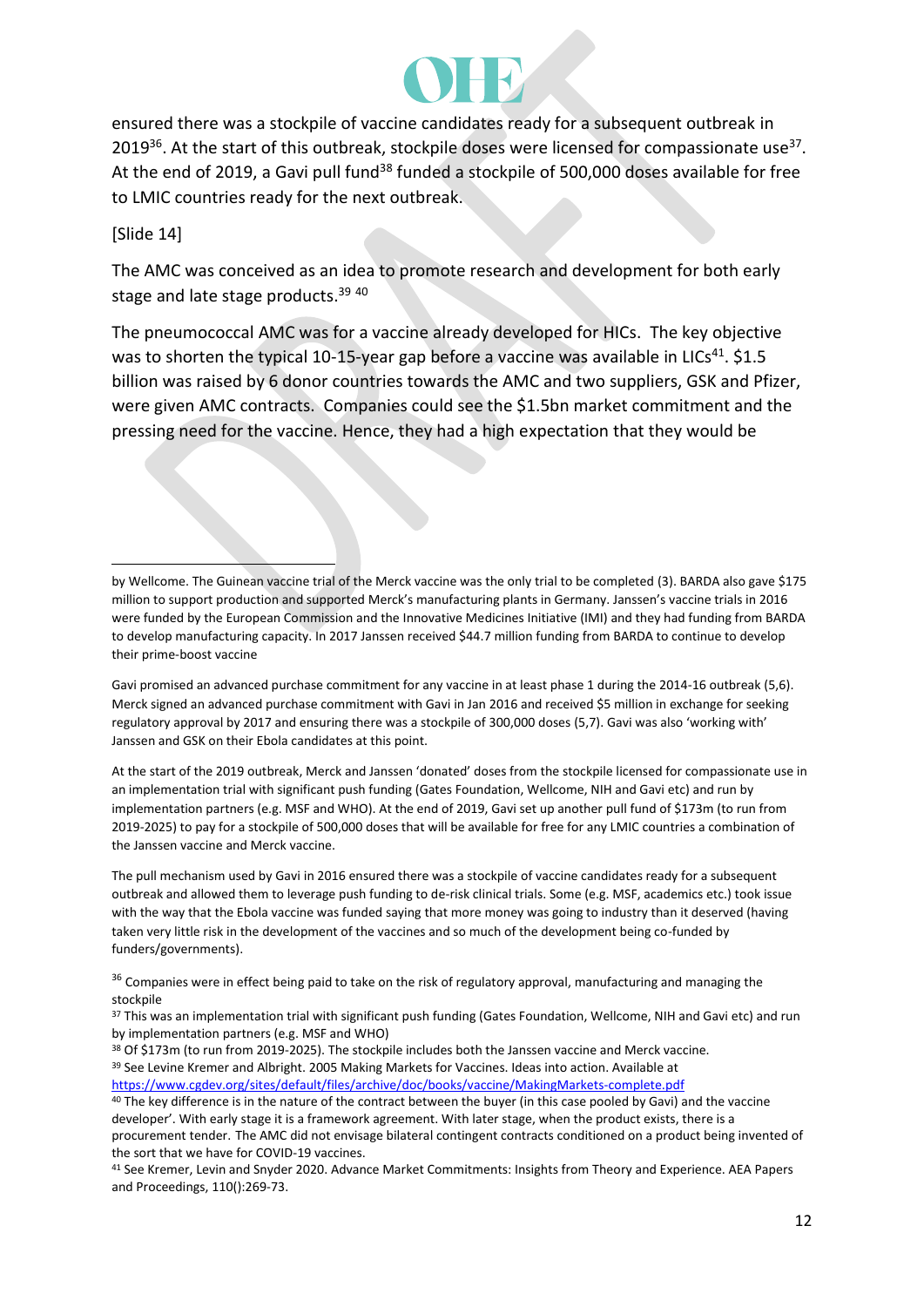contracted to supply<sup>42,43</sup> The Serum Institute of India has now joined, with a pneumococcal vaccine that secured a share of the AMC in the most recent tender<sup>44 45</sup>.

Commitments ensured that manufacturers had to provide the PCV at a price no higher than \$3.50 per dose (referred to as the tail price ceiling) which was paid by the GAVI general fund. Manufacturers also received a \$3.50 'top-up subsidy' on the first 21% of doses in each contract which was paid through the \$1.5 billion AMC fund.<sup>46</sup> So they were paid \$7 per dose. This concept is illustrated in the slide.

The AMC used a Target Product Profile (TPP) to ensure that participants met a certain quality standard. The TPP was, however, used as a qualifying threshold instead of a tool to differentially reward better quality vaccines.<sup>47</sup>

Overall, the mechanism was effective. More than 150m children have been immunised, saving an estimated 700,000 lives<sup>48</sup>.

The essence of this AMC pull concept was originally intended is to:

43 See: (Dalberg 2013 AMC Process Design and Evaluation Report [https://www.gavi.org/our-impact/evaluation](https://www.gavi.org/our-impact/evaluation-studies/pneumococcal-amc-process-and-design)[studies/pneumococcal-amc-process-and-design\)](https://www.gavi.org/our-impact/evaluation-studies/pneumococcal-amc-process-and-design). In the event, the advance purchase commitments (rather than advance market commitments) were limited. The AMC was delivered through price-volume agreements between GAVI and the vaccine suppliers. However, while the price was set, only 6% of the value of the contract was guaranteed. This was designed to give flexibility for countries to opt-out of existing agreements and source through other suppliers if they were brought onto the scheme. This assumed that lower-cost suppliers would have been able to rapidly build manufacturing capacity and join the AMC, which was not the case. The Serum institute in India, took 10 years and considerable support from funders to be in a position to join the AMC. It is also unclear the extent to which the AMC incentivised GSK and Pfizer to develop manufacturing capacity to supply AMC-eligible countries. GSK for example began planning a manufacturing facility in Singapore before the AMC began.

Purchase guarantees would have provided a stronger incentive for suppliers to invest in building capacity as the returns would have been more reliable. In the end, companies were expected to commit to providing hundreds of millions of doses over a 10-year time frame with no guarantee that those contracts would be kept by countries. By guaranteeing so little of the contract, there was only a weak incentive for manufacturing investment from Pfizer and GSK.

<sup>44</sup> (See: [https://www.gavi.org/sites/default/files/document/2018-pneumococcal-amc-annual-reportpdf.pdf\)](https://www.gavi.org/sites/default/files/document/2018-pneumococcal-amc-annual-reportpdf.pdf) By the end of 2019, 17.5% of the AMC funds remained and \$1.238 billion has been given to GSK and Pfizer. Annual production of the PCV vaccines have increased year on year from 7 million doses in the year 2010 to 161 million doses in the year 2019. The Serum Institute will supply 10m doses per annum for each of the next 10 years.

<sup>45</sup> The remaining \$167m that had not been allocated was recently transferred to the Gavi COVAX AMC pot.

46 The tail price ceiling, intended to be an upper limit, initially became the de-facto price as both companies set the price at the ceiling for the first two tender rounds. However there had been price reductions of around 17% below the initial \$3.50 tail price ceiling following pressure from organisations like MSF and Gates Foundation. Experts involved believe that price competition would have been greater if there were more than two suppliers. The Serum Institute price represents a 43 per cent reduction from the initial Gavi tail price of USD 3.50.

47 There was however a quality difference between the two vaccines. The planned co-payment from countries procuring the vaccines through the AMC was dropped. For this reason, most countries requested the Pfizer vaccine as it was the superior vaccine and there was no differential in price to them.

<sup>48</sup> Kremer et al. AEA Papers 2020

<sup>42</sup> See: (Dalberg 2013 AMC Process Design and Evaluation Report [https://www.gavi.org/our-impact/evaluation](https://www.gavi.org/our-impact/evaluation-studies/pneumococcal-amc-process-and-design)[studies/pneumococcal-amc-process-and-design\)](https://www.gavi.org/our-impact/evaluation-studies/pneumococcal-amc-process-and-design). Although a choice was made to allow for a 3<sup>rd</sup> entrant by holding back some of the volume. It took 10 years before the Serum Institute got a product pre-qualified by WHO and able to meet the AMC qualifying TPP. A BCG evaluation from 2015 suggests that this choice to hold back some of the volume sent a conservative demand signal to the companies that in turn may have contributed to the 2012-2014 supply gaps.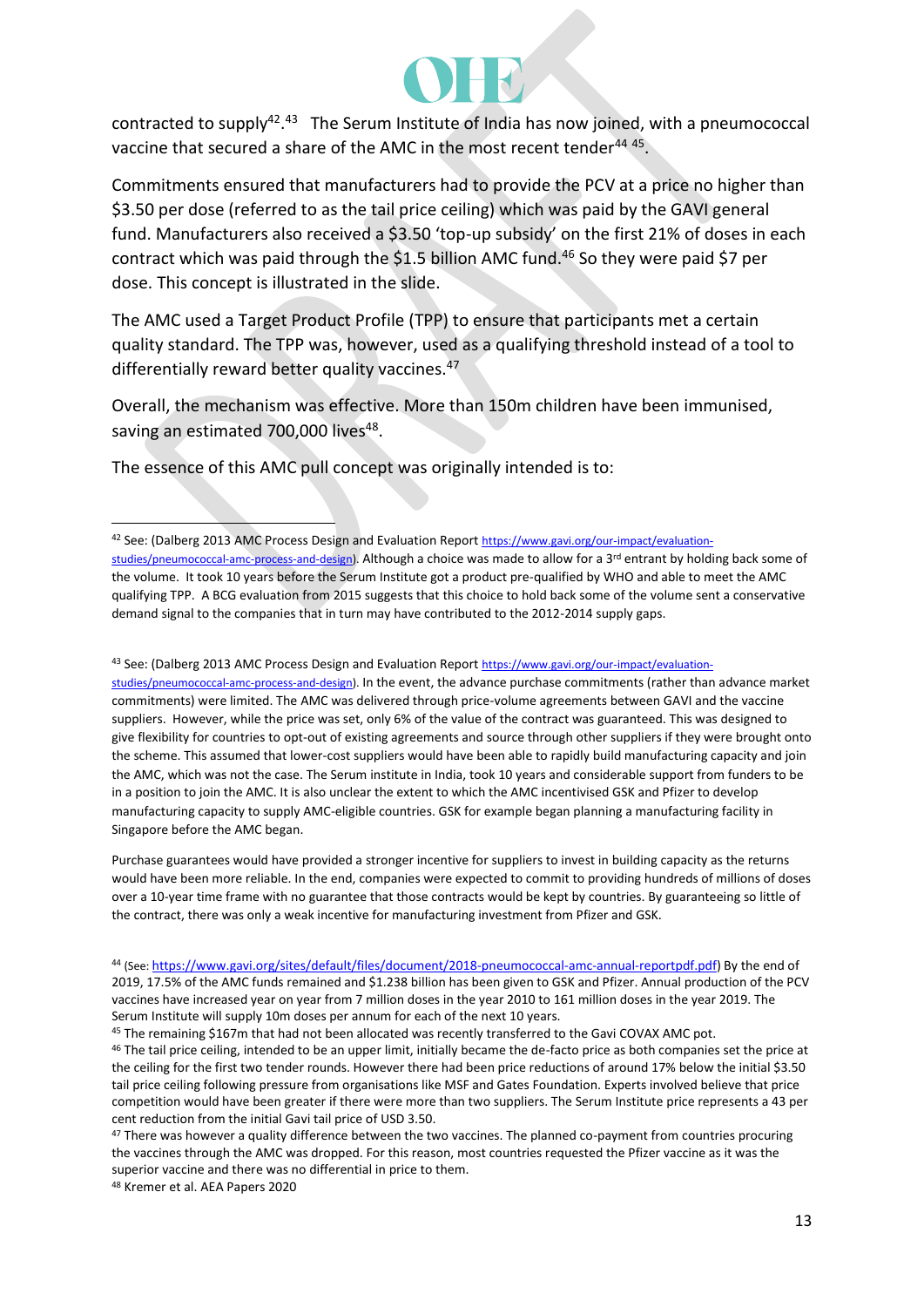

- (1) Create a market for a new vaccine with guaranteed advance market commitments, i.e. not to any specific company, which is the case with advance purchase contracts.
- (2) Ensure entry into the scheme requires meeting a minimum TPP
- (3) Guarantee (to the companies) a price above cost to provide a return on innovation
- (4) Guarantee (to the buyers) a tail price close to marginal cost once appropriate returns on R&D and manufacturing investment have been made.
- (5) LICs supplied at the tail price (which in practice is paid for by Gavi donors)

I want to argue that AMC style pull mechanisms are better than reliance on push, because it means that those making the investment only get a return if the product is successful. But, as noted, there are occasions on which the need for speed means that some initial push finding is required.

More generally, we can note that Kremer and others have argued that the AMC mechanism may be most effective when it is promoting research and development as well as manufacturing and distribution.<sup>49</sup> This is important as I want to argue that the schemes creating an Advance Market Commitment for COVID-19 vaccines provide the most useful buying mechanism for us to consider.

[Slide 15]

We can show the nine proposals grouped according to whether they are push, pull, or a combination. We see this below.

What does the vaccine context look like with this analytical framework?

We can group the COVID-19 schemes into 'push' and 'pull'



But in order to design the right AMC for the covid-19 vaccine, we have to understand the specific challenges in developing and manufacturing a COVID-19 vaccine- and they are very different to the pneumococcal challenge.

**OHE**<br>CONNECTS

<sup>49</sup> Reference / discuss Kremer et al 2019 Paper and his DFID paper with Williams and Towse. available at [https://www.who.int/intellectualproperty/submissions/MichealKremerKTW\\_CIPIH\\_submit\\_2.pdf?ua=1](https://www.who.int/intellectualproperty/submissions/MichealKremerKTW_CIPIH_submit_2.pdf?ua=1)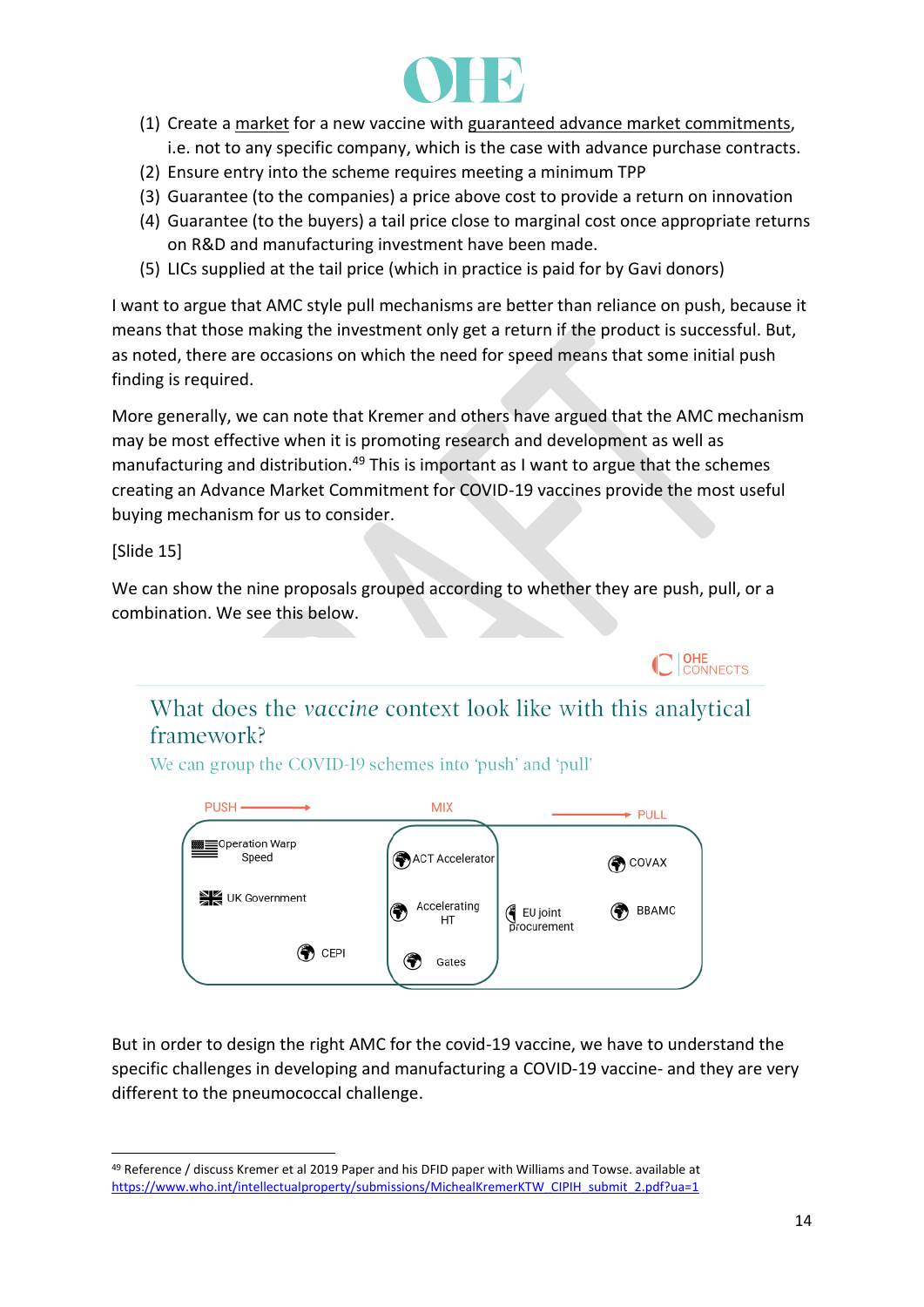

# 4. Challenges of COVID-19

[Slide 16]

There are two.

### **Firstly, it is not easy to get a vaccine. Full stop.**

We don't have a COVID-19 vaccine. And we might never have one. If we look at the top 3 infectious killer diseases in the world, despite a lot of donor and private investment:

[Slide 17]

- 1. We don't have a vaccine against HIV, despite looking for one since the 1980s (more than 30 years ago)  $50$
- 2. We only recently got a vaccine against malaria. A major achievement after more than 20 years of development<sup>51</sup>, but unfortunately it has limited effectiveness<sup>52</sup>.<sup>53</sup>.
- 3. And we still only have the old BCG vaccine for TB despite years of trying to get a new one<sup>54</sup> . 55

### [Slide 18]

We can note in passing that **SARS** and **MERS** are coronaviruses and we do not have vaccines against these<sup>56</sup>. There are several challenges including:

[vaccine#The%20need%20for%20a%20vaccine%20against%20HIV](https://www.avert.org/professionals/hiv-science/developing-vaccine#The%20need%20for%20a%20vaccine%20against%20HIV) and

[https://journals.plos.org/plosone/article/file?id=10.1371/journal.pone.0146387&type=printable.](https://journals.plos.org/plosone/article/file?id=10.1371/journal.pone.0146387&type=printable) The first large HIV vaccine trial reported results in 2003, 17 years ago.

53 RTS'S has been the front-runner in the malaria pipeline for the last 20 years but there are other candidates in clinical development, the next most advanced is in phase 2. Se[e https://www.ncbi.nlm.nih.gov/pmc/articles/PMC3146776/.](https://www.ncbi.nlm.nih.gov/pmc/articles/PMC3146776/) 54 Se[e https://cmr.asm.org/content/33/1/e00100-19.](https://cmr.asm.org/content/33/1/e00100-19) The only vaccine for TB, Bacille Calmette-Guerin (BCG), was developed in 1921. BCG is a very limited vaccine, both in terms of efficacy in preventing pulmonary disease (key for interrupting transmission) and safety particularly in high-risk groups (e.g. HIV coinfected patients). Vaccine development for TB has been delayed by poor understanding of the immune response to natural infection and a lack of good correlates of protection in humans. They have been 20 candidates that have been evaluated in clinical trials and there are currently 14 active candidates in the pipeline.

<sup>55</sup> Of course, it is a bit circular – if we had effective vaccines that were widely available they would not be the top 3 killer infectious diseases and of course these are not infectious diseases with close similarities to COVID-19.

<sup>56</sup> This is part because they have disappeared, and funding disappeared. But research suggested that they are not diseases which induce strong immunity, i.e. they are more like a common cold than measles. This makes vaccine development more difficult for because it is not clear what immune response the vaccine should stimulate to generate long lasting protection (i.e. correlates of protection are unknown). Vaccine development for coronaviruses has also been delayed by vaccine-induced enhancement, where the vaccine makes infection

<sup>50</sup> Se[e https://www.avert.org/professionals/hiv-science/developing-](https://www.avert.org/professionals/hiv-science/developing-vaccine#The%20need%20for%20a%20vaccine%20against%20HIV)

<sup>51</sup> RTS'S first showed efficacy in a challenge study in 1997 and undertook a pivotal trial in 2009 that enrolled 15,000 infants and young children and was finally approved by the EMA in 2015.

<sup>52</sup> However due to limited lasting efficacy in young children (for example 30% of cases of severe malaria in small children), the WHO did not include it in the Expanded Programme of Immunisations after it received EMA approval. The WHO is still trying to understand how best to advise use of it by malaria endemic countries and some potential for increased meningitis risk se[e https://www.who.int/malaria/media/malaria-vaccine-implementation-qa/en/](https://www.who.int/malaria/media/malaria-vaccine-implementation-qa/en/)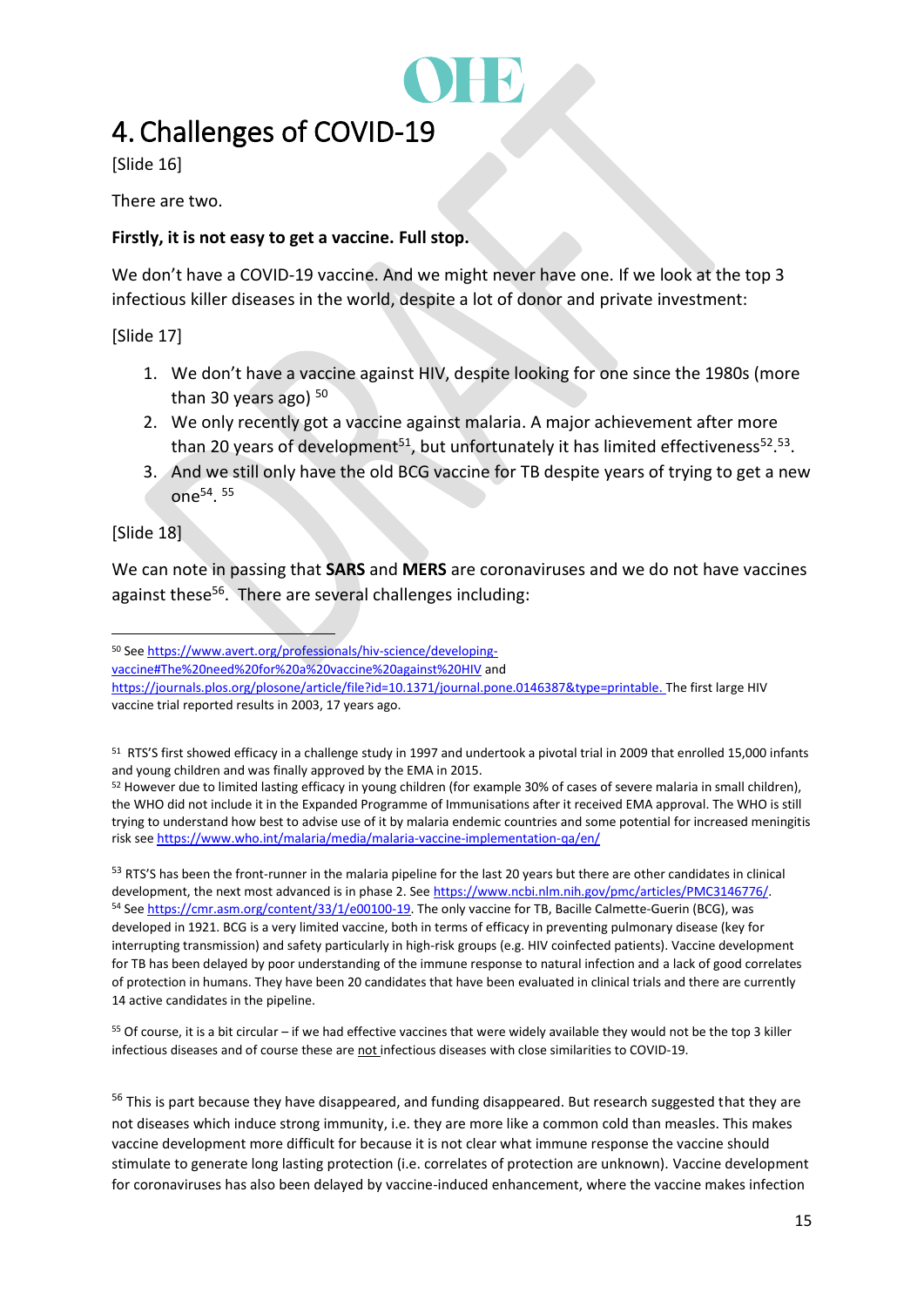

- Coronaviruses do not generally induce long-term immunity.
- The vaccine needs to generate immunity in older people which is difficult.
- There may be safety concerns around vaccine-induced enhancement with coronaviruses.

Safety issues can emerge as happened recently with a Dengue vaccine where life threatening safety problems were only discovered after a million children in the Philippines had been vaccinated<sup>57</sup>.

### **It is hard to get portfolio diversification**

[Slide 19]

There is also the question of how diversified the global portfolio of candidate vaccines is? Jack Scannell writing in the FT<sup>58</sup> on May 10<sup>th</sup> (2020) contrasts:

• "a bunch of mediocre vaccines, each with a mere 10 per cent chance of working, but they were likely to fail for entirely different reasons." If we put 20 into trials and they are all independent, the likelihood of failure is  $0.9^{20}$  (= 0.12158), i.e. we have an 88% chance of success.

[Slide 20]

• He goes on to say "Contrast this with a set of excellent vaccine candidates, each with a 40 per cent chance of working, but all likely to fail for the same reason. Here, we would be stuck with a 60 per cent chance of failure no matter how many we tried."

An example of this might be if they are all aiming at the same target and it turns out not to be the right one.

He and, separately, McDonnell et al.<sup>59</sup> have argued that the current portfolio may contain too much emphasis on candidates with ease (speed) of development plus [Scannell] "Diversification is also undermined by therapeutic nationalism whether in a weak form

more severe. Finally, there is a lack of good animal models for coronaviruses which means results from in vivo testing may not be transferrable to humans. Vaccine development is not impossible and several leading vaccine candidates propose to do exactly this. See:<https://coronavirusexplained.ukri.org/en/article/vdt0002/> See[: http://www.sciencedirect.com/science/article/pii/S1074761320301205](http://www.sciencedirect.com/science/article/pii/S1074761320301205)

<sup>&</sup>lt;sup>57</sup> Dengue is a virus for which vaccine development has been complicated by the natural history of the disease. There are four serotypes of dengue that co-circulate in endemic areas. The majority of dengue infections cause Dengue Fever (DF) characterised by mild, flu-like symptoms. Dengue infection can also cause much more serious Dengue Haemorrhagic Fever (DHF) and the risk of this haemorrhagic form of the disease increases if someone has had a prior infection by a different serotype .In 2017, 1 million children in the Philippines were given a Dengue vaccine, Dengvaxia produced by Sanofi. It took years to discover that the vaccine increased the risk of DHF particularly in sero-negative children. See[: https://www.sciencemag.org/news/2019/11/new](https://www.sciencemag.org/news/2019/11/new-dengue-vaccine-performs-well-large-trial-safety-remains-key-concern)[dengue-vaccine-performs-well-large-trial-safety-remains-key-concern](https://www.sciencemag.org/news/2019/11/new-dengue-vaccine-performs-well-large-trial-safety-remains-key-concern)

<sup>58</sup> Se[e https://www.ft.com/content/3bb6f5d4-8e14-11ea-af59-5283fc4c0cb0](https://www.ft.com/content/3bb6f5d4-8e14-11ea-af59-5283fc4c0cb0)

<sup>59</sup> Se[e https://www.cgdev.org/blog/what-does-success-look-covid-19-vaccine-improving-portfolio-level-understanding](https://www.cgdev.org/blog/what-does-success-look-covid-19-vaccine-improving-portfolio-level-understanding)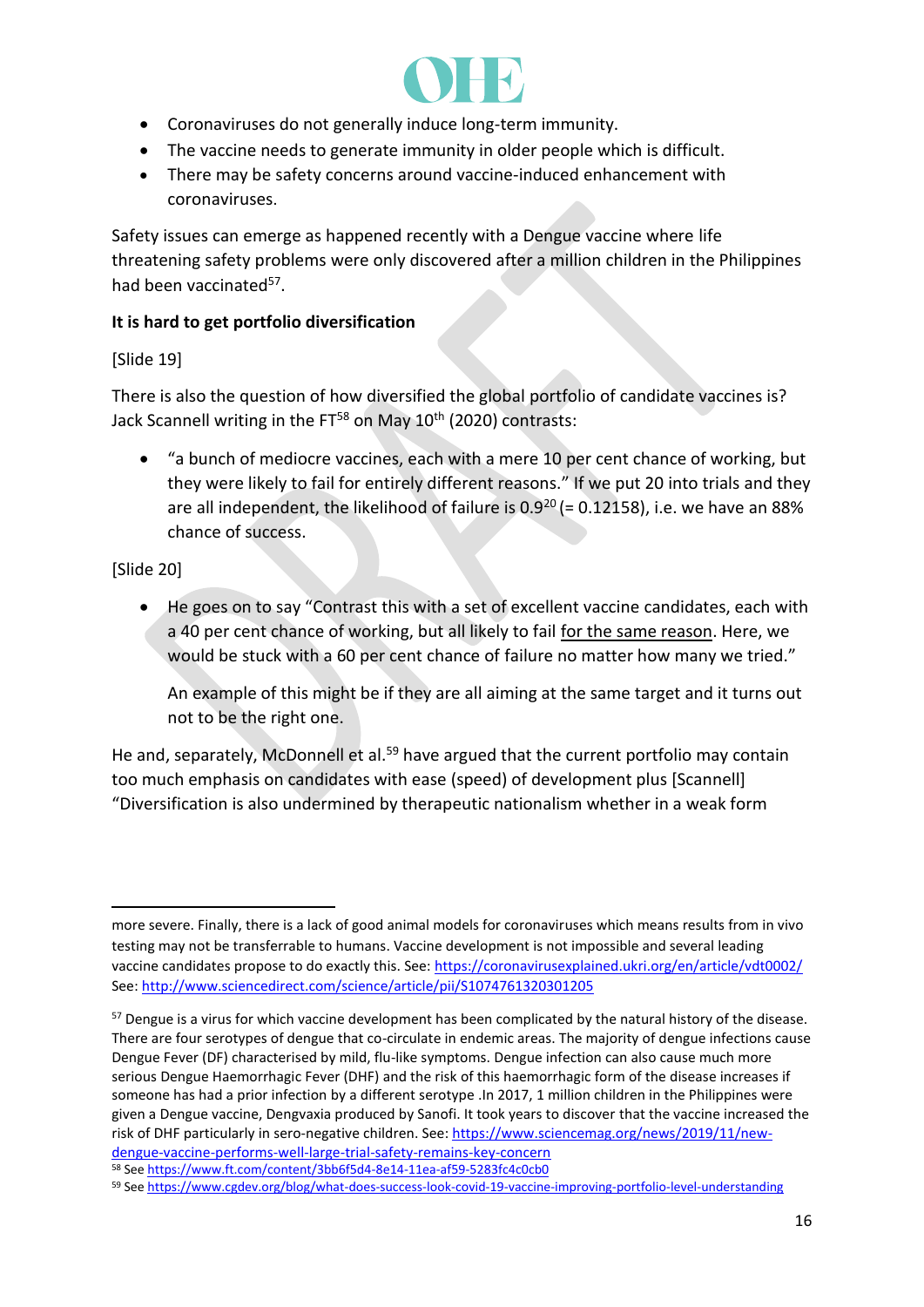

(such as the well-intentioned backing of national winners) or a strong one (a bias to supplying the domestic market)."<sup>60</sup>

[Slide 21 ]

Scannell went on to say

"*If we look at the Covid-19 front-runners, individually rational choices may have concentrated risk in terms of the vaccine platforms that are being used and the specific pieces of viral machinery targeted. ... An overt move towards diversity is necessary, even if individual projects look less attractive"*

### **This is a good point to turn to Candidates**

[Slide 22]

We may find that none of the lead candidates are successful or meet all requirements, such that more clinical development is needed. The timelines in that case will go out well beyond 2 years. But it is possible that the lead candidates deliver vaccines. And it is very important to be optimistic.

As of the 22<sup>nd</sup> of June, there are 13 candidates in clinical development and 129 candidates in preclinical evaluation. These vaccines are being developed mainly by academic groups (e.g. Oxford, Imperial) and small biotech companies (e.g. Moderna, Inovio) however, the large multi-national pharmaceutical companies (e.g. GSK/Sanofi) are also represented. Crucially they cover 9 different vaccine technologies ranging from established technologies, like adenovirus-based vaccines, to novel technologies, like mRNA vaccines<sup>61</sup>.

And the demand required is potentially large in the short term, but much more uncertain in the middle-long term. Here are estimates from Gavi of potential demand. It is not 7 or 14 billion doses on day 1, but the numbers are large.

[Slide 23]

### **Second, Manufacturing scale up is hard**

This raises the crucial question of manufacture.

<sup>&</sup>lt;sup>60</sup> Of course, we also have Coalition for Epidemic Preparedness Innovations (CEPI), the Wellcome Trust, and the Gates Foundation involved in investment decisions. But, as Scannell puts it "If we look at the Covid-19 front-runners, individually rational choices may have concentrated risk in terms of the vaccine platforms that are being used and the specific pieces of viral machinery targeted. … An overt move towards diversity is necessary, even if individual projects look less attractive" The science is not my area of expertise, but we need to consider the possible consequences of being in an environment when the key R&D funding decisions are largely not being made by biotech and pharmaceutical companies thinking of the returns they can get from developing and introducing an effective vaccine, but by international agencies and governments for reasons like speed of development and ease of manufacture or (understandable) political preference which may not lead to an optimal portfolio. I am not saying that the private sector always gets the balance right. Of course it doesn't. My point is that finding a vaccine among the current lead candidates may not be straightforward.

<sup>61</sup> See: <https://www.who.int/publications/m/item/draft-landscape-of-covid-19-candidate-vaccines>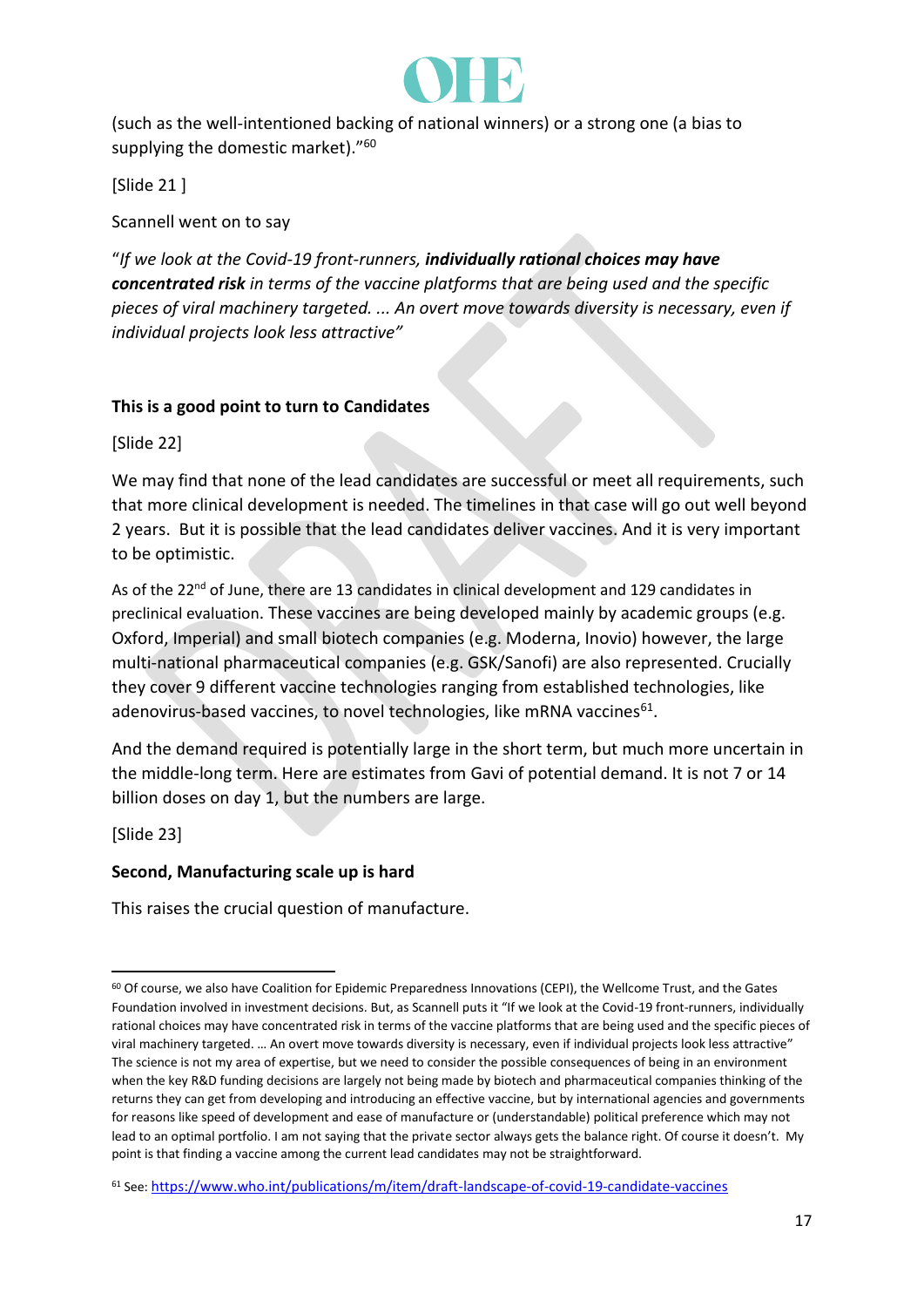

### [Slide 24]

The world needs this vaccine quickly at an unprecedented speed and scale. There is already a shortage of supply for established global vaccines and only a small number of large-scale and established vaccine manufacturers. Vaccine manufacturing is a challenging and expensive industry for a number of reasons $62$ :

- High process variability
	- o Vaccine manufacturing is predominantly based on biological not synthetic processes which are highly variable<sup>63</sup>.
	- $\circ$  Because of this potential variability there is also high regulatory complexity<sup>64</sup> 65 .
- Long lead-times
	- o Lead times can vary from 6 months (for egg-based influenza) to 3 years (pentavalent combination vaccines $66$ ) and demand for vaccines is usually estimated 3 years in advance to allow for managing production<sup>67</sup>.
	- $\circ$  New vaccine technologies could theoretically be produced much quicker because of the smaller amounts of antigen needed and the possibility for fully synthetic manufacturing processes<sup>68</sup>.
- High up-front and ongoing costs
	- o facilities in HICs can cost between \$50M and \$500M depending for example, on the vaccine and the complexity of the process, and the level of automation<sup>69</sup>.
- Low fungibility- Vaccine production platforms are diverse. While components in the process may be common (for example bioreactors, filters, chromatography, fill and finish) the arrangement of components in the process may be different and the scale

<sup>62</sup> <https://www.ncbi.nlm.nih.gov/pmc/articles/PMC5518734/pdf/main.pdf>

 $63$  The raw materials for vaccines are also often produced through biological processes potentially adding additional variability. To ensure consistency, highly skilled workers and strict Quality Control (QC) are needed.

<sup>&</sup>lt;sup>64</sup> Changes to manufacturing processes (e.g. new raw materials, new equipment etc) usually require regulatory approval and may require clinical trials. This means there is a trade-off between speed to market and optimising the manufacturing process to save costs over the long life of the vaccine in the market.

<sup>65</sup> In addition, Manufacturers who want to sell through pooled procurement mechanisms (e.g. PAHO/UNICEF) also must go through WHO prequalification.

<sup>66</sup> Emmanuel Vidor & Benoit Soubeyrand (2016) Manufacturing DTaP-based combination vaccines: industrial challenges around essential public health tools, Expert Review of Vaccines, 15:12, 1575-1582, DOI: [10.1080/14760584.2016.1205492](https://doi.org/10.1080/14760584.2016.1205492) <sup>67</sup> While the short-term demand for a covid-19 vaccine is significant, for manufacturers who are used to forecasting demand three years ahead, the demand for a covid-19 vaccine is anything but certain in the medium to long-term. Like its cousins MERS and SARS, covid-19 could simply die out. Alternatively, herd immunity could build over time as the vaccine is developed and governments who were initially keen to vaccinate their whole population might become less committed to buying a vaccine. This uncertainty prevents existing manufacturers from feeling confident enough to build capacity at risk. <sup>68</sup> Kis, Z., Shattock, R., Shah, N. and Kontoravdi, C. (2019), Emerging Technologies for Low-Cost, Rapid Vaccine Manufacture. Biotechnol. J., 14: 1800376. doi:[10.1002/biot.201800376](https://doi.org/10.1002/biot.201800376)

<sup>&</sup>lt;sup>69</sup> While up-front costs can be lower in low resource settings, other ongoing costs can be higher (e.g. cost of importing raw materials, cost of paying highly skilled expat employees). Raw materials are usually expensive and scarce.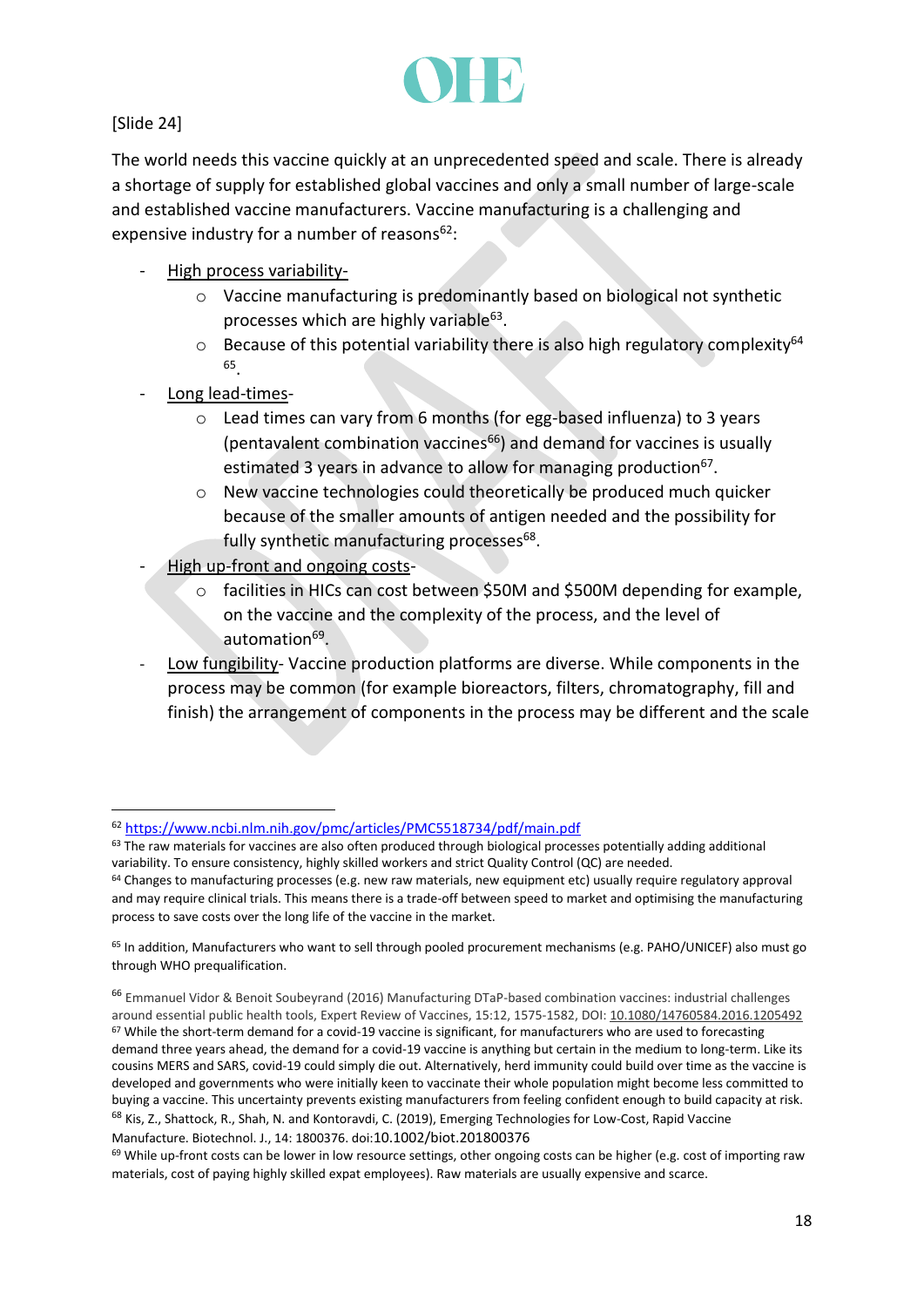of each component may vary, which all lower fungibility. Adapting a bioreactor for a different vaccine may be technically possible but will be time consuming<sup>70</sup>.

While COVID-19 highlights that there has been transformation in vaccine development $^{71}$ , the specific requirements for a COVID -19 vaccine further complicate this challenge:

- We need vaccines at unprecedented speed- Normally 'we' accept a longer wait for delivery of innovation (certainly for LMICs). Even in HICs, we often trade off taking time negotiating price versus the health gain we could get from immediate use<sup>72</sup>.
- There are no related vaccines- it may be an obvious point but there are no existing coronavirus vaccines there is no capacity to rapidly repurpose for covid-19. If we were in the middle of a H1N1 pandemic, manufacturing capacity would not be as much of a challenge given the investment in manufacturing capacity for seasonal influenza<sup>73</sup> .
- There is large diversity of vaccine platforms in the COVID-19 pipeline- Given low fungibility of vaccine manufacturing, the diversity of vaccine technologies in development adds additional complexity<sup>74</sup>. The pipeline contains candidates

 $70$  For example, combination vaccines are usually manufactured across several facilities and then combined later See: Emmanuel Vidor & Benoit Soubeyrand (2016) Manufacturing DTaP-based combination vaccines: industrial challenges around essential public health tools, Expert Review of Vaccines, 15:12, 1575-1582, DOI: [10.1080/14760584.2016.1205492](https://doi.org/10.1080/14760584.2016.1205492) <sup>71</sup> This transformation centres around the development of platform technologies that are more general than traditional vaccines and some of those platform technologies allow for fully synthetic vaccines. These two breakthroughs, along with preparedness investment in coronavirus vaccines from CEPI, enabled the covi-19 pipeline to be filled with potential candidates just weeks after the genome was shared with the world.

Platforms allow a 'plug and play' approach to vaccine development, where the core vaccine framework is standardised, and the disease specific component can be added very quickly. This means that one platform can be the backbone of lots of products. This is exemplified by Janssen's AdVac technology which is being trialled for covid-19 but which is also the backbone of their licensed Ebola vaccine and phase II HIV candidate. This means that the benefit of huge gains in speed of development, is off-set by a more complex picture of intellectual properly for each individual product. Janssen's covid-19 vaccine is very linked to the commercial value of their other AdVac products, so global health initiatives that focus on delinkage and more open IP sharing have wider commercial implications than for vaccines not based on these generalisable platforms.

The second innovation is in synthetic vaccines such as RNA/DNA vaccines that can be manufactured using synthetic RNA/DNA synthesis techniques. Thanks to the revolution in genomics, these processes now rely much less on the biological processes fundamental to other vaccine types. This means that there is a potential to manufacture billions of vaccines very quickly to satisfy global demand. However, ~70% of the global vaccines are produced by developing country vaccine manufacturers. The expertise for manufacturing these very novel vaccines is very limited globally, but especially with developing country manufactures, many of whom are unable to develop combination vaccines using more traditional technology. In addition, relying on these novel technologies that have never been licensed for human vaccines means there is more regulatory uncertainty which can add additional delays.

Therefore, while these transformations make it theoretically possible to develop and manufacture significant quantities of vaccine quickly, there are other practical barriers which limit their potential. The commercial and IP 'baggage' that platform vaccines bring means that the traditional access paradigm based on IP sharing to supply LMIC markets is more costly for developers of platform technologies. And the complexity of these novel vaccine technologies that are theoretically very promising, means that in practice the pool of manufacturers able to manufacture this vaccine is much smaller.

 $72$  This is usually because there are competing claims on the health budget. Companies therefore have time to build up manufacturing capacity and the innovator has an incentive to ensure that it has enough of a drug or vaccine available to be used when payers decide to adopt. In some cases where we do need an instant response we can stockpile – as we do with Ebola vaccine and with Anthrax vaccine.

 $73$  There is already significant existing infrastructure for vaccine development and manufacturing. The flu vaccine is manufactured by more than 30 manufacturers around the world with a capacity of around 1.5 billion doses See: <https://www.ncbi.nlm.nih.gov/pmc/articles/PMC5357707/> <sup>74</sup> See[: https://www.nature.com/articles/d41573-020-00073-5](https://www.nature.com/articles/d41573-020-00073-5)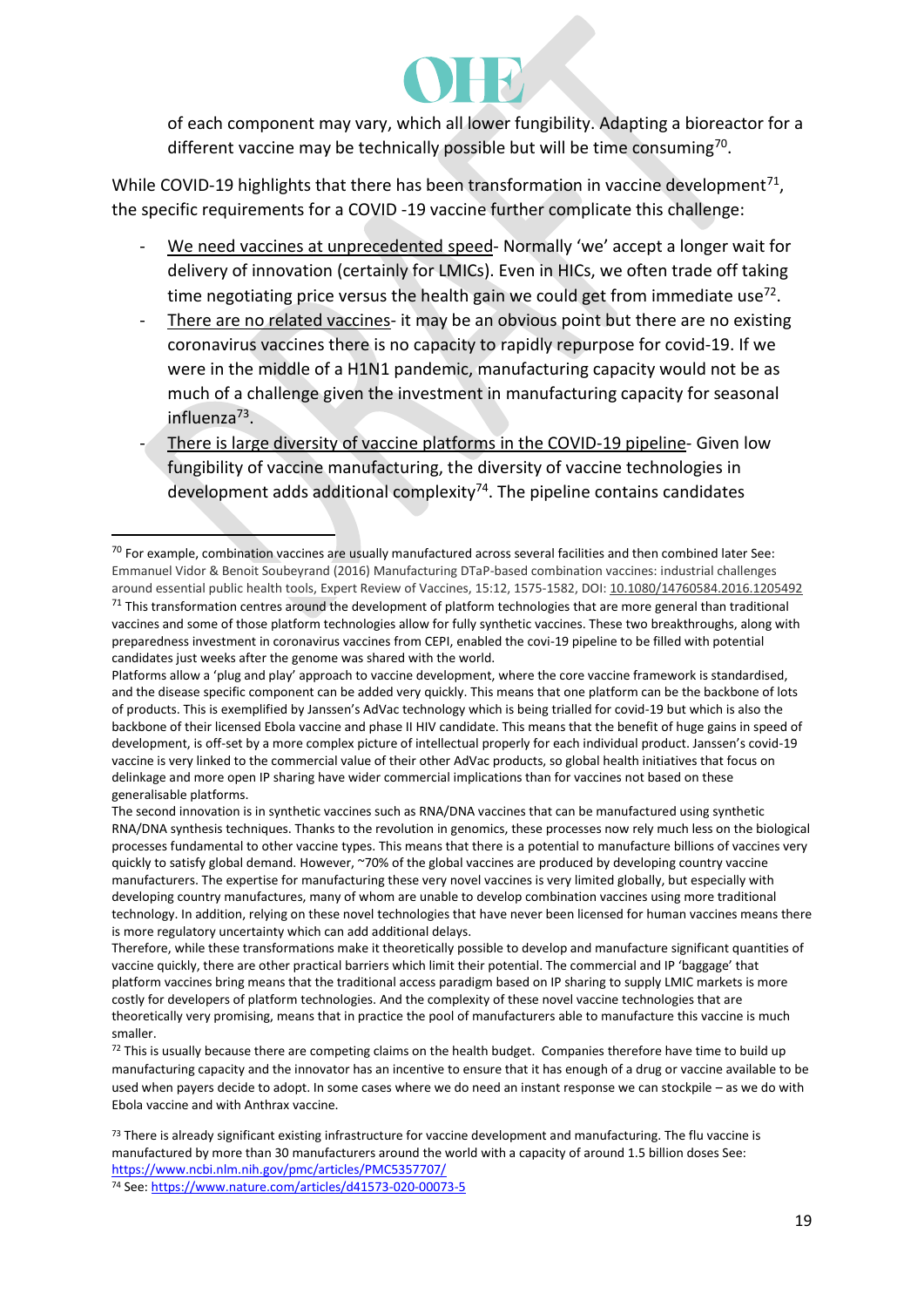

covering 9 different vaccine technologies and there is very low fungibility across them<sup>75 76</sup>. Building manufacturing capacity at risk that are entirely 'platform agnostic' is not possible, therefore it will either be extremely expensive or require some 'hedging' (i.e. picking) of winners.

There is little experience globally for manufacturing novel vaccine platforms. Expertise is not widespread for manufacturing the novel vaccines like mRNA and DNA based platforms (e.g. mRNA/DNA/VLP based)<sup>77</sup>.

We want companies to start manufacturing the vaccine before they know if it works. Hence the buying mechanism has to cover a mechanism for getting vaccines developed, *and a mechanism for getting them manufactured*.

[Slide 25]

# 5. **Exploring the proposals for an AMC:** two schemes The Gavi COVAX AMC and the BBAMC

We are seeing an outbreak of vaccine nationalism with countries going it alone and seeking to make deals on price and volume, using any push funding to get access rights. We see willingness to take away intellectual property rights, such as threatening compulsory licensing. Whatever means are deemed necessary to get citizens access to a vaccine.

Getting global or regional co-ordination or consistency of approach will send clearer signals to developers, and while there has been a significant delay in global coordination, things are starting to change (e.g. with both the WHO ACT accelerator and EU announcements expected in a couple of days.

Why should countries collaborate?

- Countries may find that backing the national vaccine 'horse' is not successful<sup>78</sup>;
- Most countries are not funding their own vaccine candidates, have no manufacturing capability and don't have the buying power to get to the front of the queue on their own. 79

<sup>75</sup> See: Kis, Z., Shattock, R., Shah, N. and Kontoravdi, C. (2019), Emerging Technologies for Low‐Cost, Rapid Vaccine Manufacture. Biotechnol. J., 14: 1800376. do[i:10.1002/biot.201800376](https://doi.org/10.1002/biot.201800376) <sup>76</sup> See[:https://www.nature.com/articles/d41573-020-00073-5](https://www.nature.com/articles/d41573-020-00073-5)

<sup>77</sup> There are likely to be very few LMIC manufacturers who have expertise or capability to manufacture these vaccines and the companies developing these vaccines (mainly small biotechs) are not experienced in working with manufacturers outside of HICs.

 $78$  Indeed, we have argued that not cooperating on developing a global portfolio may increase the risk of failure of the entire vaccine portfolio

 $79$  Other reasons may include:

<sup>•</sup> Opting out of collaboration gives countries no flex room to use different/more effective/safer vaccines that come through the pipeline later or in other countries.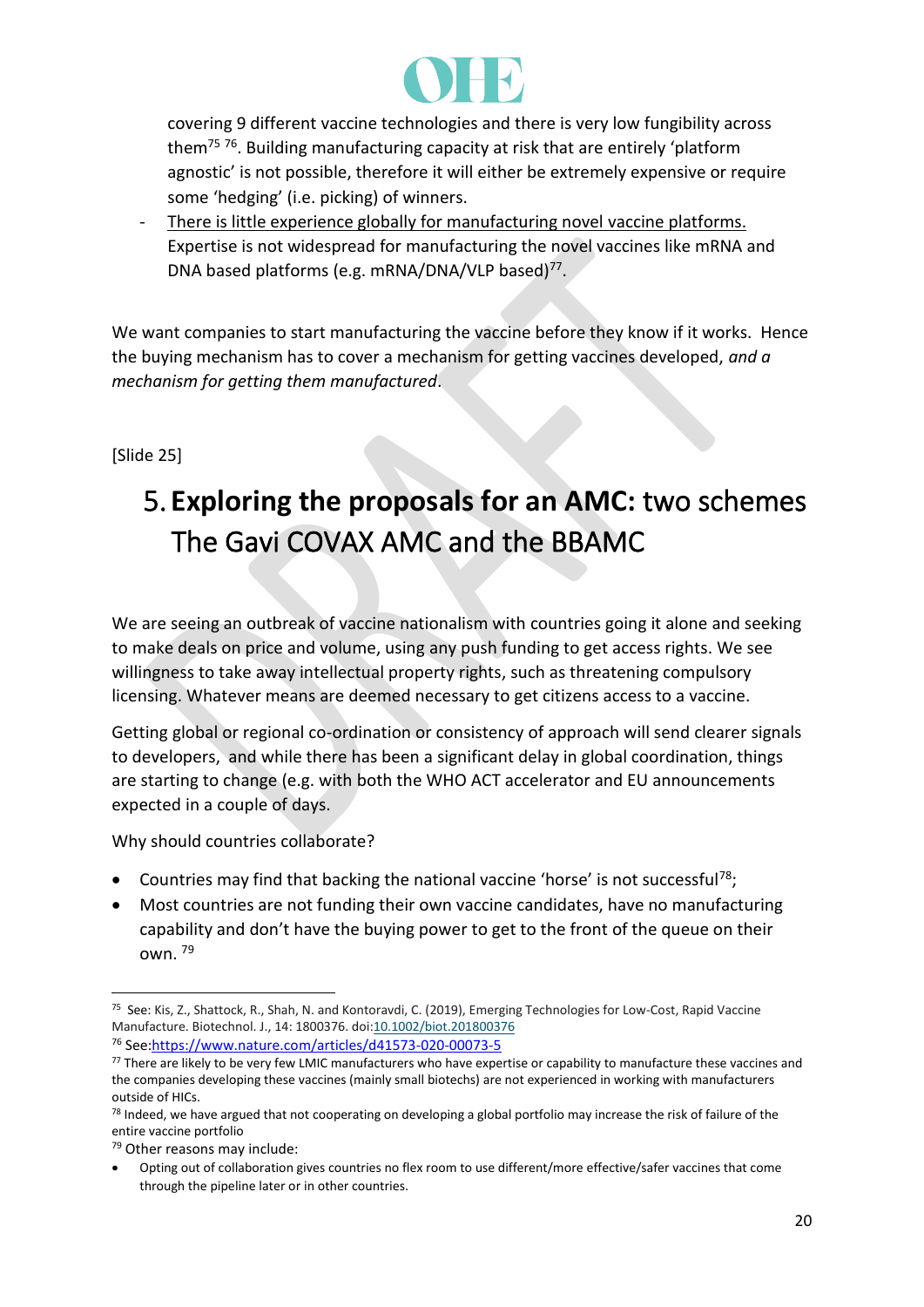

At a minimum we need a coordinated response for vaccine provision for the 3.7 billion people (50% of the global population) who live in LICs or LMICs<sup>80</sup>

We need to pull vaccines through the pipeline to complement the push funding going into R&D and manufacturing. I want to set out:

The elements of the Gavi COVAX AMC and, how, in my view the concept of the BBAMC and how the Gavi COVAX AMC could move towards it.

For ease I do so using this table (below) which sets out elements of the AMC and how each compares.

[Slide 25]

80 Of the world's population 9% (~705 million) live in low-income countries, 40% (~3 billion) live in lowermiddle income countries, 35% (~2.7 billion) live in upper-middle income countries and 16% (~1.2 billion) live in high-income countries. See:<http://data.worldbank.org/data-catalog/world-development-indicators>

<sup>•</sup> Most countries (even manufacturing countries) rely on international supply chains- they de-risk their own manufacturing by collaborating even merely strategically with relevant countries.

<sup>•</sup> If countries act selfishly, measures taken by those further down the queue are likely to be more aggressive, for example in the use of compulsory licensing.

<sup>•</sup> Countries that benefit from, and/ or believe in, international institutions need to show that those institutions are viable in crisis as well as "business as usual" (EU, WHO, World Bank, UN) as a counter argument to (most likely) nationalistic agendas in the US and China and in the UK (the UK's decision not to join in joint procurement with the EU for PPE and ventilators was seen as a political/Brexit choice).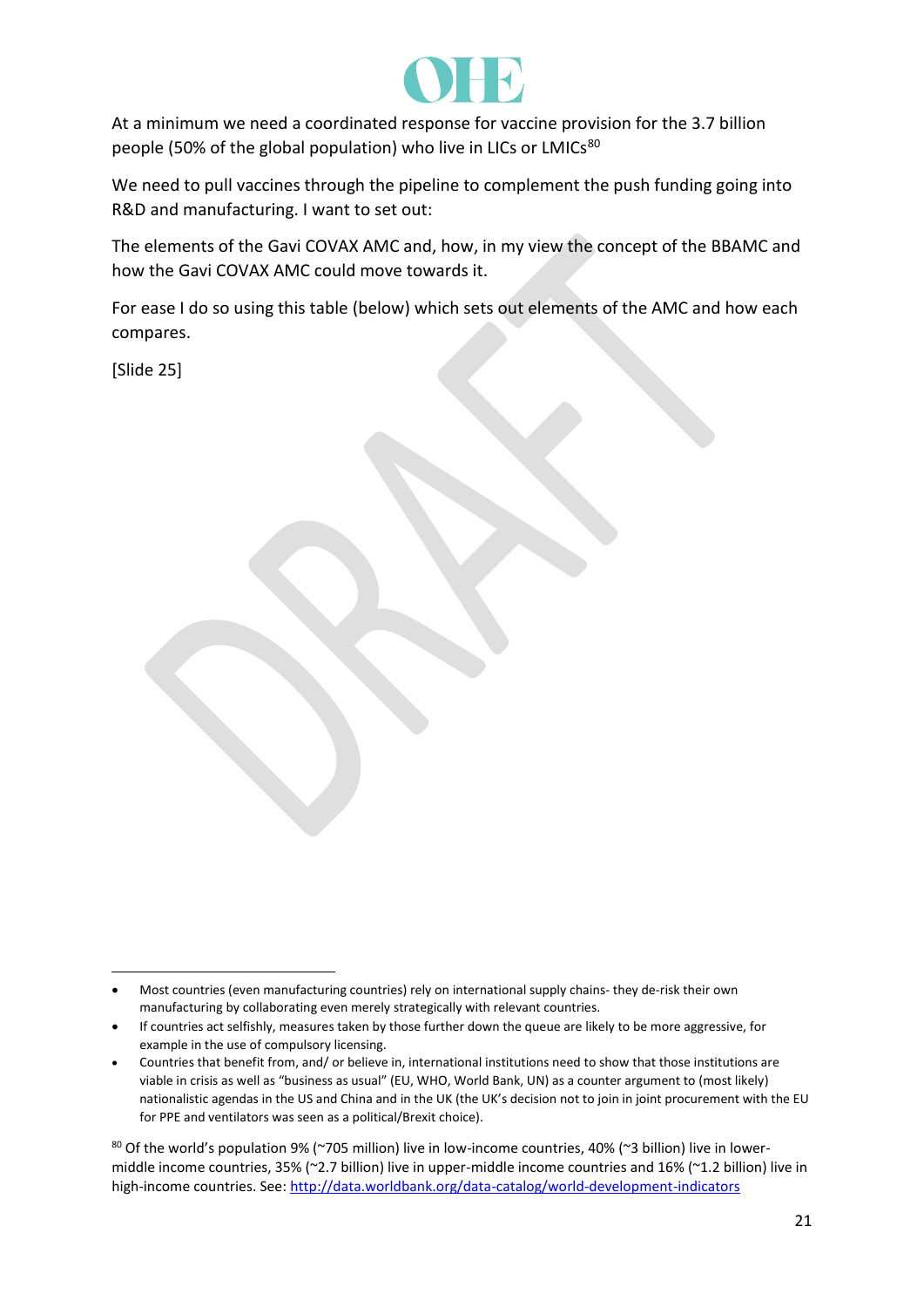

| <b>Attribute</b>                                                   | <b>COVAX</b>                                                                                          |
|--------------------------------------------------------------------|-------------------------------------------------------------------------------------------------------|
| Incentivise private capital to invest in<br>development            | No, push needed                                                                                       |
| Incentivise private capital to invest in<br>manufacturing capacity | No, push needed                                                                                       |
| <b>Contingent Advance Purchase contracts</b>                       | Yes                                                                                                   |
| <b>Advance Market Commitment</b>                                   | No (Phase 1 is not a market commitment,<br>planned phase 2 includes unspecified market<br>commitment) |
| <b>Incentivise follow-on vaccines</b>                              | Only if AMC component put in place                                                                    |
| <b>Countries to participate</b>                                    | LICs, LMICs but HICs, MLICs welcome                                                                   |
| <b>Quality hurdle</b>                                              | <b>WHO TPP</b>                                                                                        |
| <b>Cost-based Pricing</b>                                          | Yes, flat price (allows for other options<br>after first 12 months)                                   |
| <b>Value-based pricing</b>                                         | <b>No</b>                                                                                             |
| <b>Differential pricing</b>                                        | Reference to tiered pricing                                                                           |
| <b>Account taken of push funding</b>                               | Yes, in price                                                                                         |
| <b>Donor support for LICs / LMICs</b>                              | Yes                                                                                                   |
| <b>Prioritising allocations of vaccines</b>                        | Secretariat                                                                                           |

Taking the **The Gavi COVAX AMC**<sup>81</sup> first

The COVAX pull is intended to complement CEPI push. It is not intended to motivate risk capital, at least initially, for either development or manufacture. This pull involves "two types of pull mechanisms":

• "**manufacturer-specific contingent volume guarantees** to procure vaccines that meet the agreed WHO Target Product Profile"82.

<sup>81</sup> My comments are based on the COVID-19 Vaccine Global Access (COVAX) Facility. Discussion Document 11<sup>th</sup> June 2020. Gavi.

<sup>82</sup> Self-financing HICs and UMICs would "make a binding financial commitment to purchase doses" and make some up front "down-payments against future vaccine supply" which "will enable the Facility to enter into advance purchase commitments for future vaccine supply" The UMICs would have access to multilateral development bank (MDB) loans to support their participation.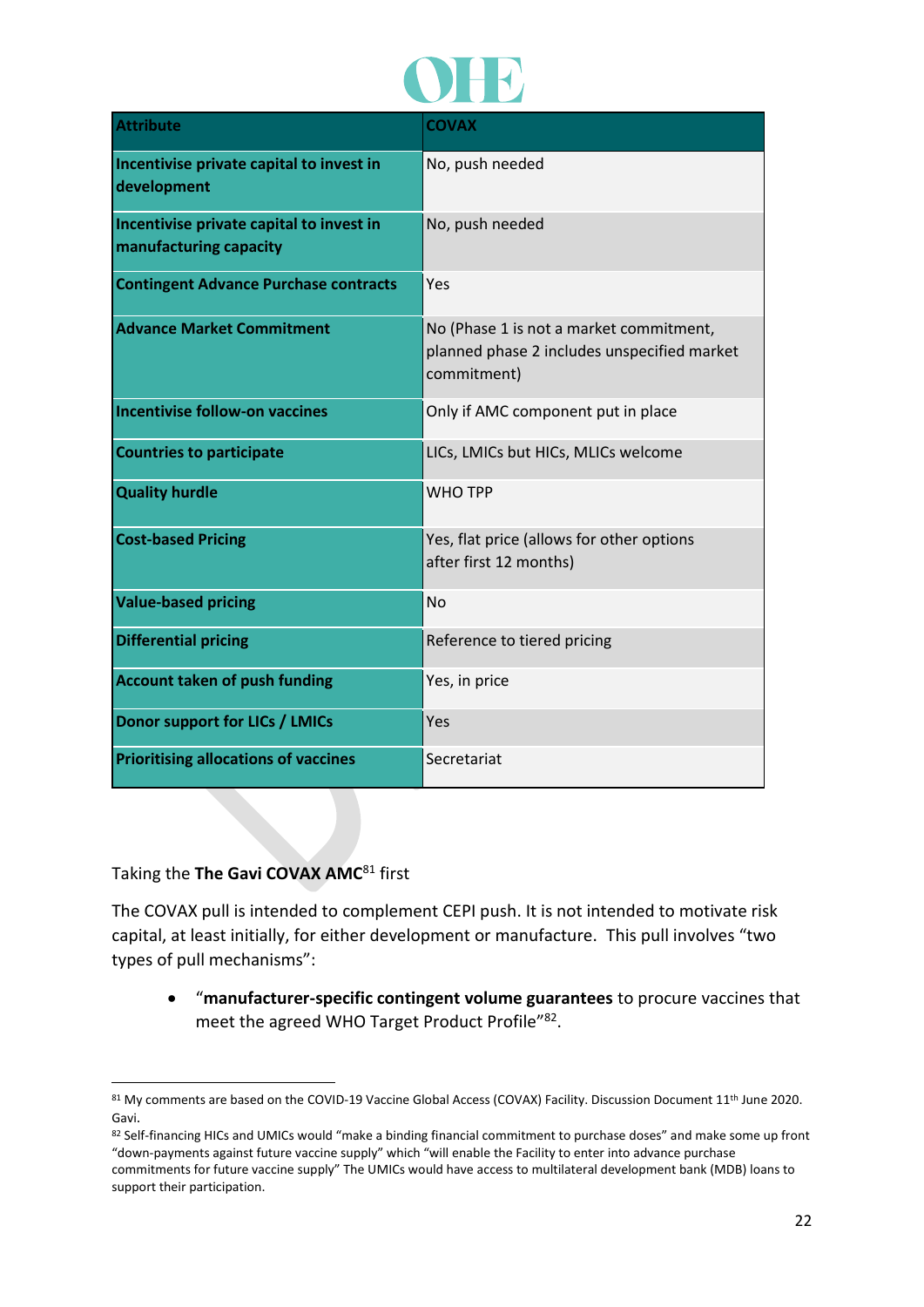

### • "**a market-wide demand guarantee**, i.e. an AMC. <sup>83</sup>

However, the emphasis seems to be on the short term "manufacturer-specific volume guarantee", rather than the longer term "market-wide demand guarantee<sup>84 85</sup>" This is despite the discussion document stating that

"in addition to securing supply, the COVAX Facility intends to support a continued pipeline of improved products coming to market." and that "pull incentives generally encourage successful development and focus on addressing commercial risk."

Hence we have said it is underspecified. If the AMC component is put in place, it will only incentivise follow-on vaccines.

Additionally:

- It is global "all countries are invited to participate<sup>86</sup>" but it is a scheme aimed at LICs and LMICs.
- We have already touched on the need to achieve the WHO TPP
- Pricing will "be negotiated under the expectation that manufacturers seek minimal returns in the near term<sup>"87</sup> [i.e. cost-based] and "there could be a flat price from manufacturers<sup>88</sup>
- So there is no value-based pricing but
- the paper says that " Beyond the near term, pricing would evolve to a traditional tiered pricing approach.<sup>89</sup>"

85 This may reflect the perceived importance of getting investment in manufacturing capacity, which clearly will be easier

<sup>83 &</sup>quot;Which could provide continued incentives and assurances to manufacturers to expand production capacity and to bring products to market meeting e.g. preferred characteristics of the WHO target product profile (TPP)"

<sup>84</sup> The document goes on to say "The pull instrument will be structured as a market-wide demand guarantee, out of which multiple manufacturer-specific volume guarantees will be made. For the initial period (2021-2022), the majority of this market-wide demand guarantee will be issued as volume guarantees on specific products to individual suppliers. For the later phase (after 2022), it is expected that the majority of the guarantee would remain unallocated, allowing introduction of improved products over time."

with bilateral guarantees to buy certain volumes but it neglects the need to get more candidates coming through. <sup>86</sup> It is "a risk management mechanism" designed to allow countries "to enter a joint pool for securing and procuring vaccine doses" and "reducing risk for manufacturers concerned about investing without assured demand." The working assumption is that some countries will have bilateral agreements with manufacturers. But these candidates may fail. Access to the Facility would come on top of bilateral agreements for both countries and manufacturers.

<sup>87</sup> "Being part of a pool …would bring countries more sustainable vaccine prices, thanks to economies of scale and reduced transaction prices."

<sup>88 &</sup>quot;with a cross-subsidisation mechanism to establish differential pricing for countries to account for varying ability to pay. The Facility may accommodate manufacturer requests for tiered pricing if the price levels offered for each tier are considered appropriate."

<sup>89</sup> "the Facility will adopt the following **pricing principles**:

<sup>•</sup> Vaccine prices may reflect **the range of cost of goods (COGS), vaccine profiles, developer and manufacturer profiles**, levels of **support received and risk incurred** during development.

<sup>•</sup> Vaccine prices may reflect different **time periods in the disease evolution and associated variations in market conditions and commercial opportunity**. This acknowledges the broad willingness from suppliers to consider the vaccine as a global public good in the short-term, to meet global requirements for priority populations, and to evolve later to a more market-based approach. Given the pressing public health need, it is expected that manufacturers would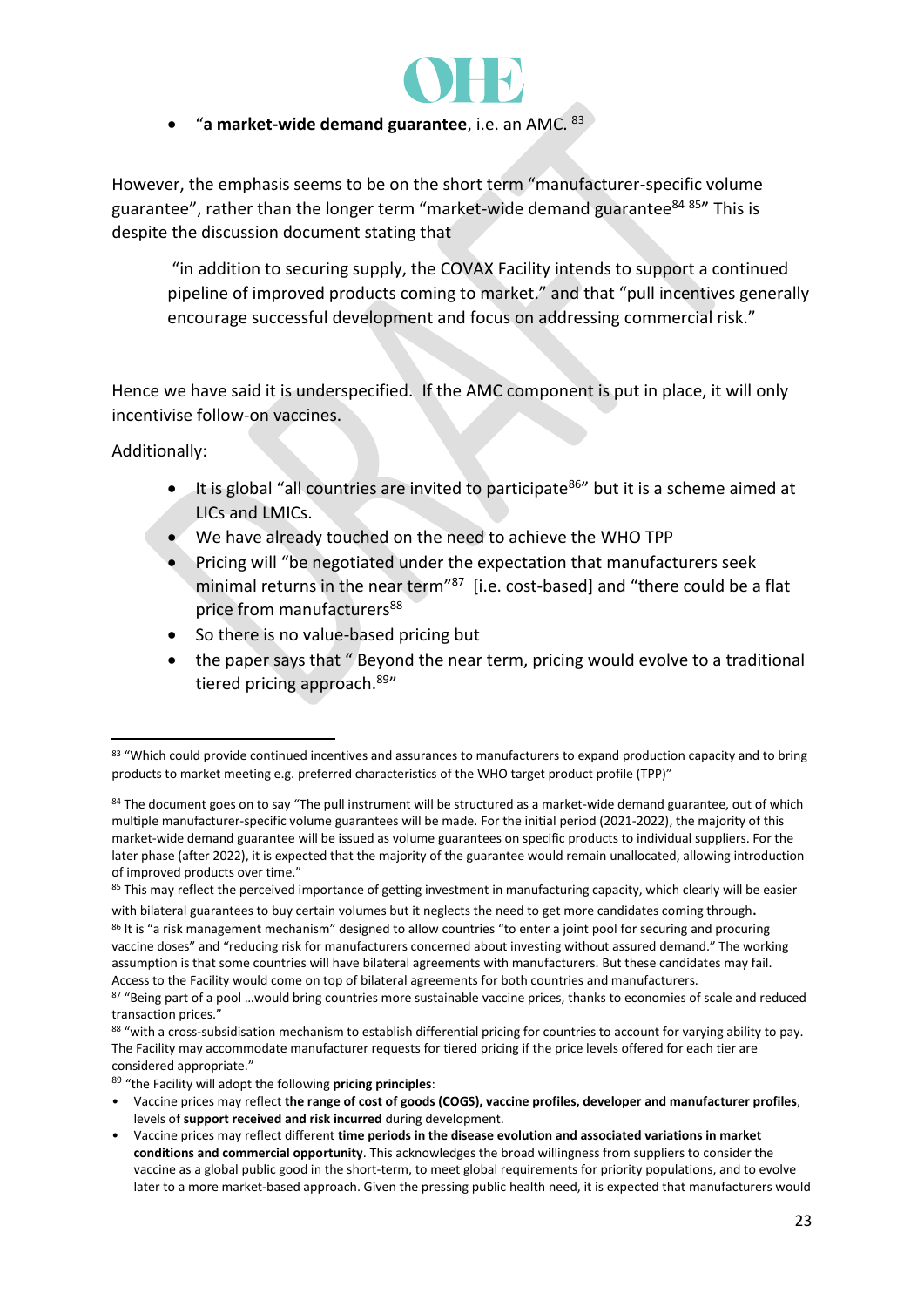

- and will take into consideration any other direct financial support received by manufacturers" (i.e. push funding).
- Donor financial support for LICs and some LMICs would be available via Gavi<sup>90</sup>.
- Rules about the priorities for allocation of vaccine would follow WHO policy recommendations.

So how will it work? The financing structure, legal agreements and governance mechanism have still to be developed but the Facility will negotiate with manufacturers for volumes and prices via an Expression of Interest. It looks as if there would be legally binding commitments made by Gavi to purchase from specific manufacturers. These would be backed by commitments made to Gavi by purchasers such as UNICEF, PAHO and individual countries<sup>91</sup>. It is possible that the EU could be another regional grouping operating under the scheme. However, it does not create a market. To do this Gavi would need to be guaranteeing an overall market size given the country commitments on its "book", not making large contingent volume commitments to each individual manufacturer.

Additional comments are set out in a footnote to the paper accompanying this lecture that will be available on the OHE website <sup>92</sup>.

- Vaccine prices may be tiered, reflecting countries' varying **ability to pay**.
- Both the Facility and suppliers are expected to adhere to **transparency principles**. The Facility will expect from manufacturers to provide full visibility on other external funding received and will provide countries with the pricing of all participating vaccine candidates' (to the extent that such information can be shared).
- Based on these pricing principles, the Facility proposes a **mixed pricing approach that will evolve over time**: • Short-term period to reach priority populations and control the pandemic: **A flat pricing strategy (with firms able to set their own price, which then applies across countries participating in the Facility) will be encouraged**, given existing bilateral agreements between a number of countries and manufacturers and broad expectations to price the vaccine as a global good during the short-term period. Such a pricing structure should incentivize broad country participation in the Facility. However, some manufacturers may prefer tiered pricing; **the Facility will accommodate that request** if the price levels offered for each tier are considered suitable. If a flat pricing strategy is proposed by manufacturers, **a cross-subsidization mechanism may be applied** to establish differential pricing charged to countries to account for varying ability to pay.

• **Beyond this initial short-term period, the market is expected to evolve towards a traditional, market-led, tiered pricing approach** (noting that the Facility, itself, will be time-limited).

90 Seed funding from OECD country ODAs of USD \$500m was pledged at the 4th June launch. Much more is needed. <sup>91</sup> "Upon availability of doses, vaccines will be procured via **existing procurement mechanisms** (eg UNICEF Supply Division, PAHO Revolving Fund, EC, individual country procurement mechanisms)." It is not clear what this means, but it may mean that these groupings agree the commitments on behalf of their members and are legally responsible to Gavi for honouring them.

92 Challenges with the COVAX Facility are:

- 1. **It does not incentivise development.** It assumes that the push funding model via CEPI (and others) can deliver a vaccine of the required quality. According to Annex D, the CEPI worst case scenario is that one vaccine hits the target. With 9 candidates, 1/9 is over a 10% probability of success which i[s twice](https://www.nber.org/papers/w27176.pdf) what a recent NBER paper calculated that public sector push has achieved in previous emerging infectious disease research investments.
- 2. **It does not incentivise development of better vaccines.** It is cost-based rather than value-based. It assumes that prices will be at cost even if they are tiered in some way (presumably around a weighted average cost price). There is no differential reward for better vaccines. Indeed there is no mention of using HTA to assess the value of any vaccine to participating COVAX countries. As long as (all or some part of) the WHO TPP is met then a cost-based price is paid. But success is not linear. A vaccine that achieved the WHO TPP lower end of 50% efficacy (and which is apparently not necessarily the WHO TPP's efficacy floor—see footnote [3 here\)](https://www.who.int/blueprint/priority-diseases/key-action/WHO_Target_Product_Profiles_for_COVID-19_web.pdf) would requir[e unrealistic](https://www.medrxiv.org/content/10.1101/2020.05.29.20117184v1) assumptions re roll out timing and coverage rates, for example in the USA, to achieve immunity.

seek **minimal returns**. Such a model could provide incentives to as wide a range of countries as possible to join the COVAX Facility for the short-term period, while establishing a blueprint for a future lower price for LICs/LMICs.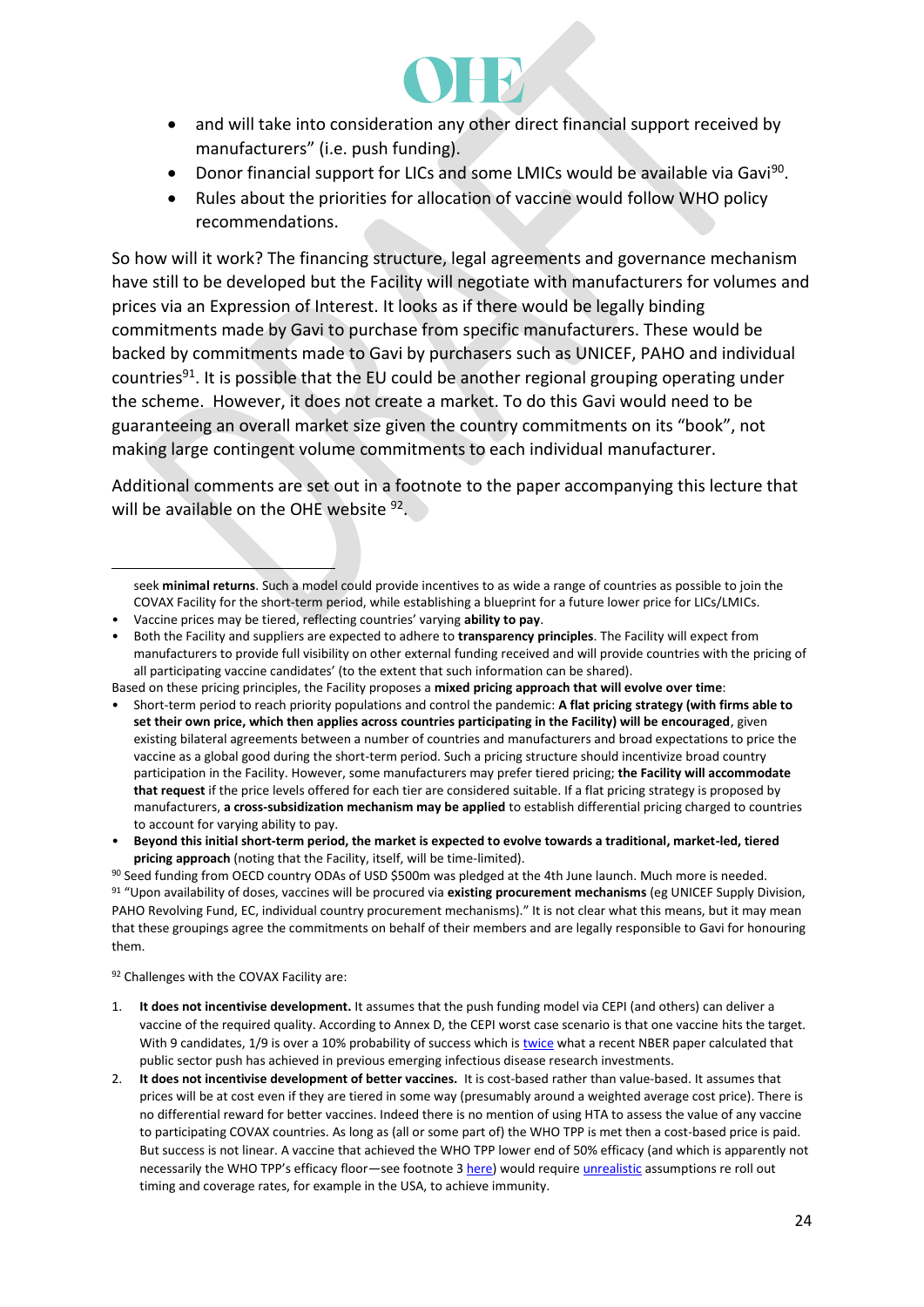

### **The BBAMC <sup>93</sup>**

BBAMC (can be accessed [https://www.cgdev.org/sites/default/files/BB-AMC-May-2020](https://www.cgdev.org/sites/default/files/BB-AMC-May-2020-ppt.pdf) [ppt.pdf](https://www.cgdev.org/sites/default/files/BB-AMC-May-2020-ppt.pdf) ) <sup>94</sup> We set out the attributes of the BBAMC below.

[slide 27]

3. **It is not at all clear that a market is being created that reduces risk for both countries and (successful) manufacturers.** Although it takes the pragmatic view that countries will sign manufacturer specific bilateral deals outside of the Gavi Facility, it is not at all clear that a market is being created that reduces risk for both countries and (successful) manufacturers outside of these bilateral deals. Instead we seem to have a series of bilateral agreements (termed "advance purchase commitments with manufacturers") within a framework set out by Gavi and at prices negotiated by Gavi. Gavi does not seem to be playing the role of an intermediary that is making a market by holding a "book" of country commitments to purchase vaccine and a corresponding "book" of offers to supply volumes with timelines, contingent on obtaining a product licence and meeting the WHO TPP criteria. Holding a book may be the intention, but it is not conveyed in the text as written. Gavi should be guaranteeing an overall market size given the country commitments on its "book", not making large volume commitments to each individual manufacturer. Not unsurprisingly it goes on to say ""it may be the case that volume guarantees cover volumes in excess of the targeted demand in order to hedge the Facility against failure of certain vaccine candidates. Appropriate financing instruments or risk transfer solutions will need to be considered to ensure that no unfunded liabilities arise from this approach and that financial losses would be minimised should vaccine candidate success rates be significantly different from their anticipated levels." It also states that "Fully self- financing countries that join the Facility before early deals with manufacturers are concluded (date to be determined) will be able to access the ring-fenced volume for self-financing countries, while those that commit after this point would not have this assurance."

93 The BBAMC is based on the MVAC proposed for new drugs for TB, and in turn is an adaptation of the pneumococcal AMC with some important adaptations, the most important of which are that:

- (i) It uses value-based pricing rather than the cost-based AMC with a single price and purchaser.
- (ii) It is designed to stimulate R&D (as well as manufacturing) investment

94 A summary of the BBAMC in slide form can be accesse[d https://www.cgdev.org/sites/default/files/BB-AMC-May-2020](https://www.cgdev.org/sites/default/files/BB-AMC-May-2020-ppt.pdf) [ppt.pdf](https://www.cgdev.org/sites/default/files/BB-AMC-May-2020-ppt.pdf) ) . Additional material includes:

- "Leave No One Behind: Using a Benefit-Based Advance Market Commitment to Incentivise Development and Global Supply of COVID-19 Vaccines" available at [https://www.cgdev.org/publication/leave-no-one-behind](https://www.cgdev.org/publication/leave-no-one-behind-using-benefit-based-advance-market-commitment-covid-vaccine)[using-benefit-based-advance-market-commitment-covid-vaccine](https://www.cgdev.org/publication/leave-no-one-behind-using-benefit-based-advance-market-commitment-covid-vaccine)
- "The Race for a COVID-19 Vaccine: An Overview of Current Proposals and Our Contribution in Bringing in the Missing Middle" available at [https://www.cgdev.org/blog/race-covid-19-vaccine-overview-current-proposals](https://www.cgdev.org/blog/race-covid-19-vaccine-overview-current-proposals-and-our-contribution-bringing-missing-middle)[and-our-contribution-bringing-missing-middle](https://www.cgdev.org/blog/race-covid-19-vaccine-overview-current-proposals-and-our-contribution-bringing-missing-middle)
- "In the Race to Develop A Vaccine For COVID-19, Is A Pull For R&D Essential Or Optional?" available at <https://www.cgdev.org/blog/race-develop-vaccine-covid-19-pull-rd-essential-or-optional>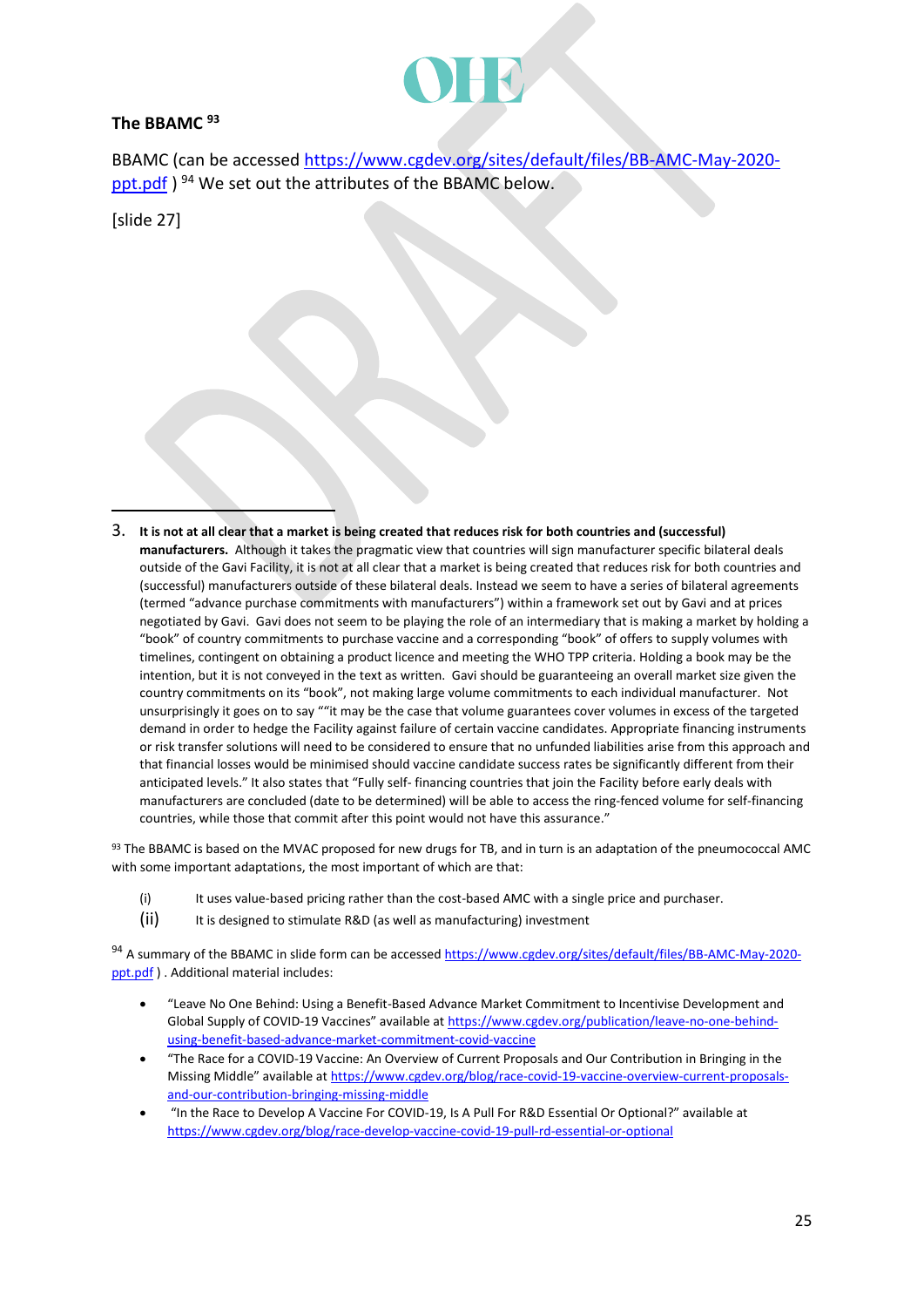

| <b>Attribute</b>                                                   | <b>BBAMC</b>                                                          |
|--------------------------------------------------------------------|-----------------------------------------------------------------------|
| Incentivise private capital to invest in<br>development            | Yes but compatible with Push                                          |
| Incentivise private capital to invest in<br>manufacturing capacity | Yes, but separate push needed also                                    |
| <b>Contingent Advance Purchase contracts</b>                       | <b>No</b>                                                             |
| <b>Advance Market Commitment</b>                                   | Yes                                                                   |
| Incentivise follow-on vaccines                                     | Yes, a major objective is to have more than<br>one vaccine            |
| <b>Countries to participate</b>                                    | HICs, MICs, LICs (via Gavi) to give overall<br>market commitment      |
| <b>Quality hurdle</b>                                              | WHO TPP, with a minimum and maximum for<br>setting value-based prices |
| <b>Cost-based Pricing</b>                                          | No, except for the LIC/ LMIC tail-price                               |
| <b>Value-based pricing</b>                                         | Yes, using HTA to assess value                                        |
| <b>Differential pricing</b>                                        | Yes, prices reflect local HTA and affordability<br>results            |
| <b>Account taken of push funding</b>                               | Yes, in price, or reduced volume commitment                           |
| <b>Donor support for LICs / LMICs</b>                              | Yes                                                                   |
| <b>Prioritising allocations of vaccines</b>                        | Pre-agreed, implemented by the Secretariat                            |

The benefit-based advanced market commitment (BBAMC) in our view builds on the strengths of the COVAX<sup>95</sup> proposals:

(i) It incentivises both the clinical development of a vaccine as well as manufacturing supply investments. The BBAMC proposal is distinct in its focus on "pull" incentives for product development. We do not assume that current push funding mechanisms will necessarily be sufficient to bring the portfolio of safe and effective vaccines we need to market. The challenges inherent in vaccine development have largely been overshadowed by an emphasis on the need to scale up manufacturing rapidly<sup>96</sup>.

<sup>95</sup> And also a manufacturing push such as from CEPI or from Accelerating HT

<sup>96</sup> Attracting in private capital invested at-risk, but with manageable risk and the prospect of a commercial return. This needs to be done through pull funding. Push funding for early stage research can indeed be cheap and efficient; but the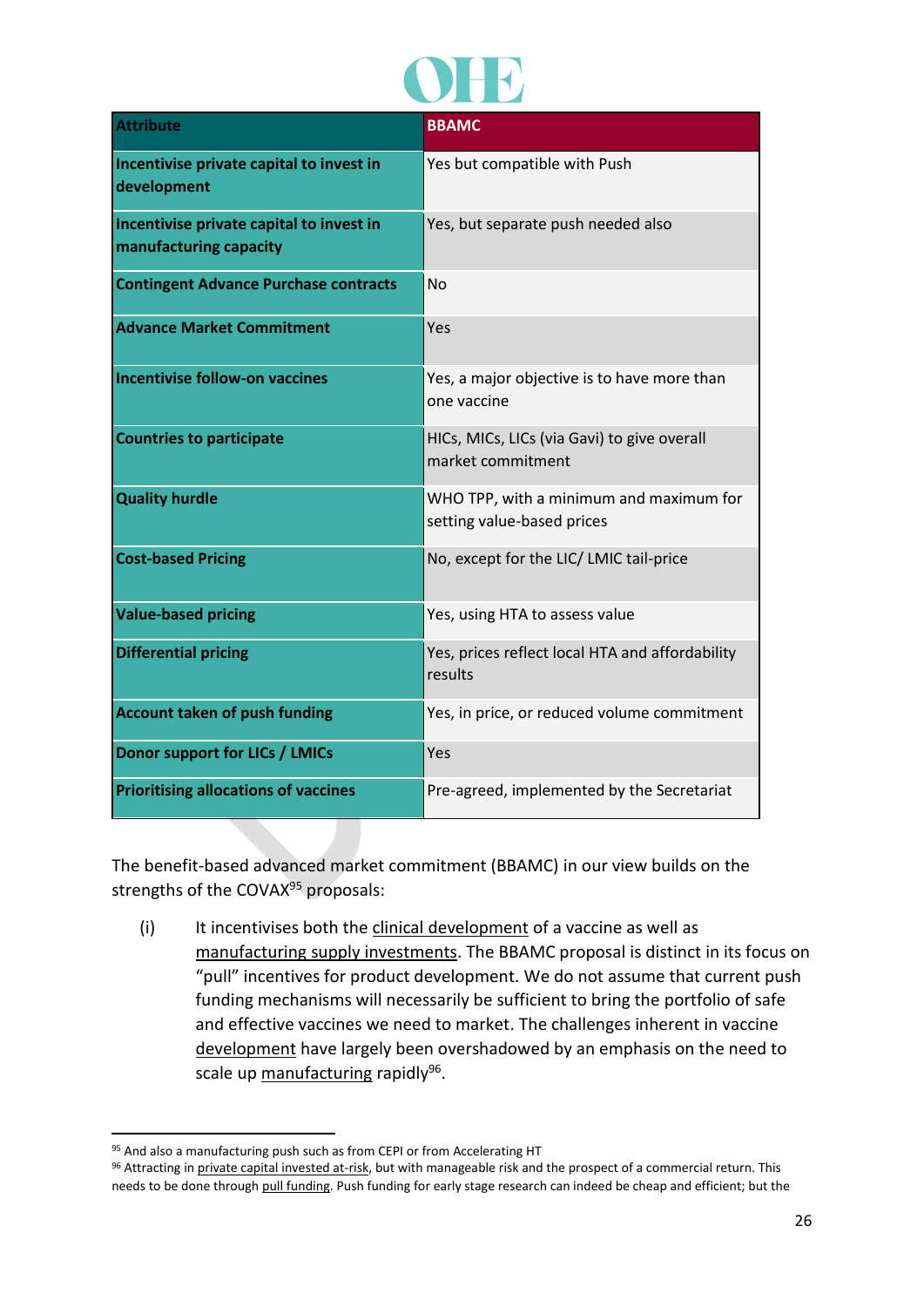

- (ii) We are however likely to need complementary push investment to bring forward at risk manufacturing capacity investment by companies<sup>97</sup>. This can be accommodated.
- (iii) Creating an AMC rather than a network of conditional contracts is key.
- (iv) Recognising that we are likely to need a number of different vaccines. Assuming more than one vaccine proves sufficiently efficacious, the vaccine that best meets the preferred product characteristics (as detailed in the WHO Target Product Profile or TPP) would receive a greater share of the total revenue commitment<sup>98</sup>. There would be competition, as in a normal vaccine market.
- (v) Attracting HICs and MICs as well as LICs is key and not optional, building an advanced commitment that is not just funded by donor aid. This brings clarity on the size of a very uncertain overall global market.
- (vi) Using the TPP as an entry requirement, plus a basis for assessing value is key.
- (vii) Rewarding companies with prices that reflect value rather than cost is key.
- (viii) The poorest countries would not pay a value-based price but the tailprice.
- (ix) There is differential pricing as the advance commitments are built on value assessments done by national payers that are based on products' expected health and health related benefit and countries' health budgets which impact ability to pay for a new product.

As with the COVAX Facility

- (x) Push funding can be taken into account by either adjusting the price or adjusting the size of the advance market commitment made by the country<sup>99</sup>.
- (xi) LIC / LMIC contributions are met with donor support through Gavi.

costs and risks grow for funders. There is also a risk of funders pursuing the sunk costs fallacy - "we've paid for it so far, let's just keep going" leading to "we paid for it to be developed so now we ought to buy and use it."

<sup>97</sup> We need manufacturing capacity to be built at risk. This can be done through a higher price for early entry. But this risks complicating setting a VBP for the vaccine, and may incentivise accelerated development and introduction of a vaccine that is easier to manufacture, but less effective. We are therefore likely to need push investment to bring forward at risk capacity investment by companies.

<sup>98</sup> In terms of target performance, companies are working towards the fairly widely defined WHO Target Product Profile (TPP), without explicit incentives to address market or population specific needs, including differential safety, effectiveness and cost-effectiveness of different vaccine profiles in different populations and geographies. But such performance attributes may well make all the difference in how quickly and effectively we can control the pandemic. The BBAMC mechanism would allow inclusion of more than one product meeting minimal TPP requirements. Provision will be made for a product offering more suitable characteristics for implementation in different contexts and populations. It also takes account of the likelihood that the first vaccine to get a product license may not meet all needed criteria (in terms of overall efficacy, or method of administration or safety) and multiple vaccines may ultimately be necessary to address challenges of efficacy and tolerability in sub populations or to address field conditions. The value assessment element of the BBAMC allows for the same product or indeed different products to command different prices and hence market share across different country contexts and epidemiological realities as they may meet local needs at differing levels (perhaps because of a differential safety profile; their effect on younger vs elderly multi-morbid populations; the need for cold chain; or administration complexity).

 $99$  Push funding (R&D push or manufacturing push or both) for successful vaccine candidates only could count against a countries market commitment. Governments backing the wrong candidates have not partially met their commitment. It does not count. This will add to the incentive for governments to choose carefully and also to consider cross-government collaboration. Alternatively, early R&D push and early manufacturing push are taken into account in the arrangements for locking in value ex ante. This is an area that will need further discussion, but which can in principle be incorporated in a BBAMC.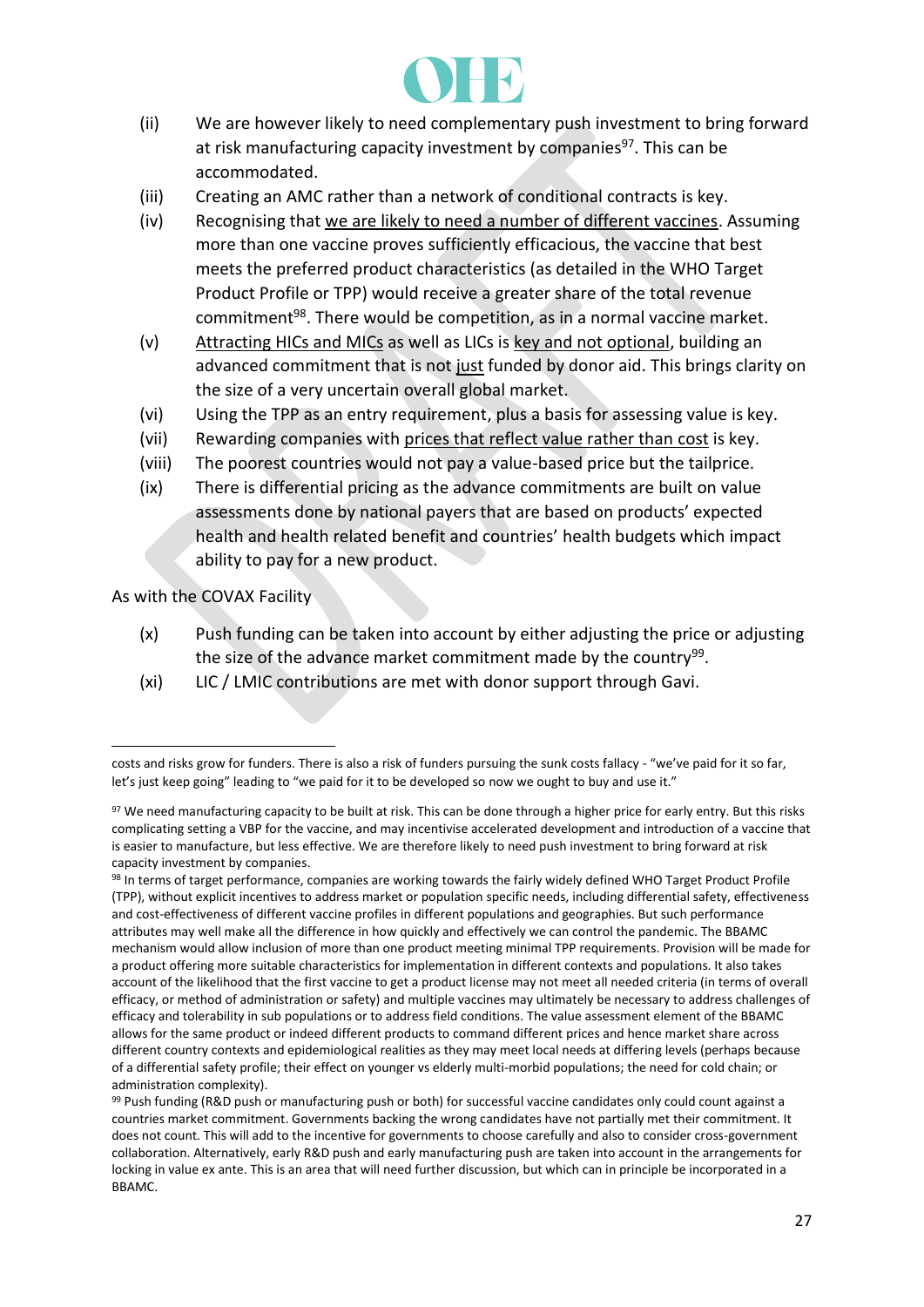

(xii) Allocation rules of some form will need to be developed to ensure manufacturers are able to distribute product across the countries making up the commitment

It could be argued that it is obvious that there is a market for a COVID-19 vaccine in enough HICs and UMICs to ensure a market incentive for private investors – especially with the push funding already invested. In our view, significant commercial uncertainty remains and an AMC is needed<sup>100 101</sup>. In particular we are likely to need a number of vaccines.

It needs to be a value-based price rather than cost-based to incentivise the development of better vaccines and to avoid incentivising high cost low quality vaccines at the expense of lower cost but better quality ones.

Current speed-focused models imply a winner-takes-all approach, especially to those who are not in the lead and there is little discussion of what would happen to second (and perhaps better performing or safer) entrants.

A BBAMC for a COVID-19 vaccine would work in the following:

- 1. **Early health technology assessment (HTA) establishes a** value-based price on the assumption that the TPP was met $102$ :
	- a. The price would be "locked in" to provide overall market predictability.
	- b. The early HTA assessment would enable the size (price x volume) of each country's advance commitment to be identified.
- 2. **The AMC is the aggregation of the individual commitments**.
	- a. These need to be guaranteed by a third party (such as the World Bank). This may be difficult in the case of a major HIC. However, a credible mechanism is needed to ensure that market commitments are honoured.
	- b. The BBAMC will offer value-based entry market commitments (country-specific tiered prices for guaranteed volumes) to developers that meet the minimum effectiveness threshold (as per the WHO TPP) as an incentive to keep many different potential innovators in the game post launch. This would hedge risk against late failure of one or more early candidates and against the possibility of

<sup>100</sup> Epidemiologically, the disease could either become endemic or fizzle away; here the SARS and MERS precedents are not encouraging. The economic recession could lead to drastic cuts in aid and domestic healthcare budgets that might lead governments to shirk their earlier commitments, while other technological breakthroughs (e.g. a cost-effective cure) could undermine the anticipated size and nature of a market. These uncertainties are more pronounced the longer it takes to develop a vaccine.

<sup>101</sup> In our mind, credible pull incentives for development, alongside research push, are needed to further de-risk the development process for both payers (governments and donors) and suppliers (industry and investors), to crowd in private investments reducing the cost to HICs taxpayers, to share the risk of development between the government and the companies, and to inject payer accountability to the process.

<sup>102</sup> This would also determine the vaccination strategy, i.e. the volumes required. The resulting value-based price could be adjusted downwards for relevant public push R&D and manufacturing funding (depending on the arrangements governing the funding)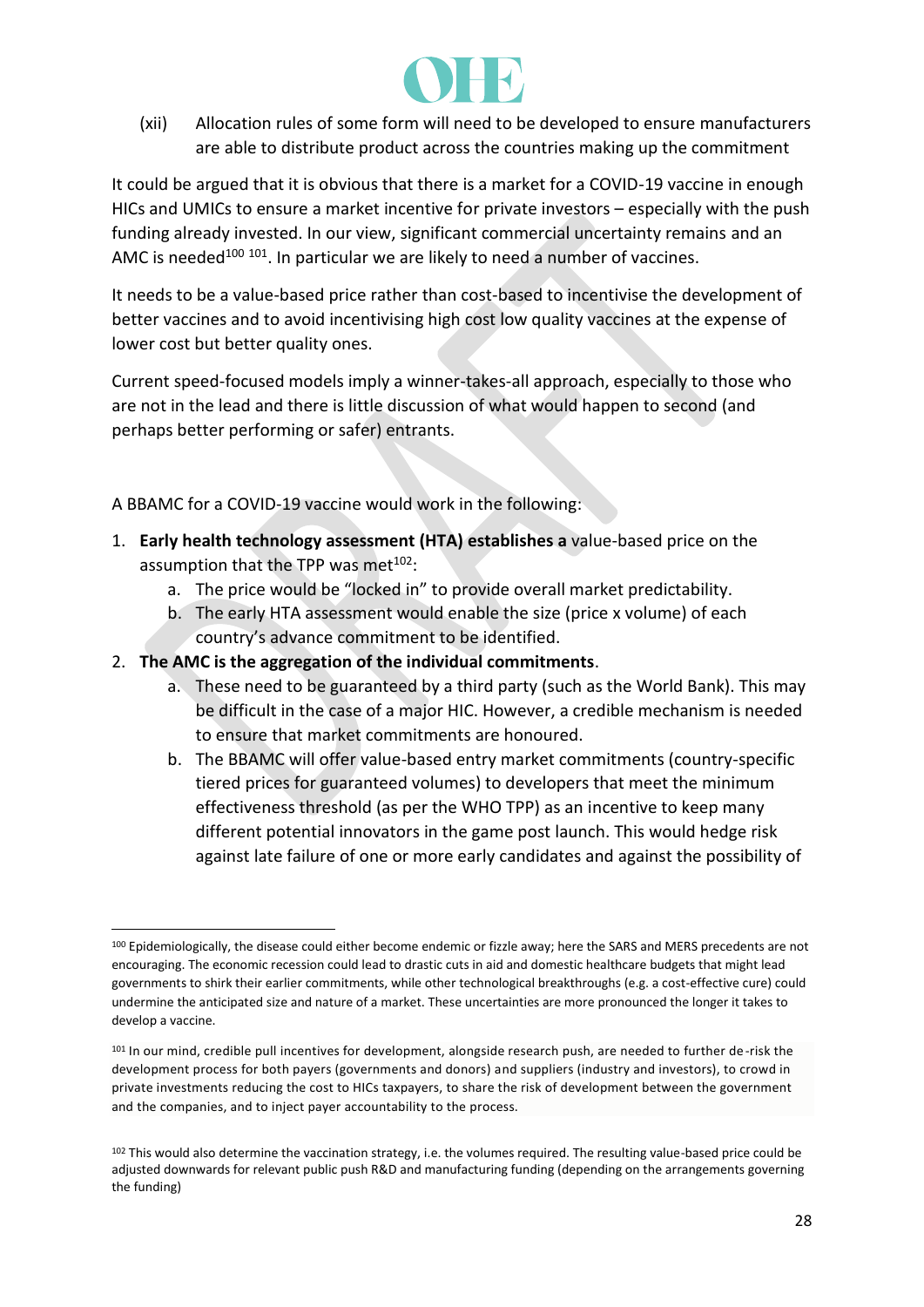

safety risks after widespread deployment requiring restricted use or withdrawal from the market of the first entrant.

- c. To access the purchase commitment, the successful innovator must agree that any volumes beyond the guaranteed commitment pool—up to a pre-agreed maximum or for a pre-agreed time period—will either receive a heavily discounted price (e.g., a 70 percent discount), close to cost (plus a margin), or be made available to local licensees.
- 3. **A mechanism to deliver manufactured vaccines around the world**:
	- a. As a condition of accessing this guaranteed market, governments would require the successful innovator(s) to license their vaccines out to other suppliers at low or zero cost, helping facilitate widespread scale-up across to LICs.

In addition, effective governance arrangements will be needed<sup>103</sup>.

I don't have time to illustrate how this might work in practice but this is contained in the [MVAC report proposing an AMC for new TB drugs](https://www.cgdev.org/sites/default/files/MVAC-Blueprint-Final_2.pdf) which is accessible via both the CGD and OHE websites<sup>104</sup>.

so let's try and pull this all together

[slide 28]

# 6. Putting it all together: A Tale of Two Paradigms

We have a clash of paradigms which is inhibiting our ability to get the right buying mechanism and in particular to move from cost-based bilateral contracts to value-based market commitments.

[Slide 29]

In brief:

• As I set out the current business paradigm for pharmaceuticals including vaccines which for HICs, is that the market pulls products through. It is a spot market characterised by an expectation (although not without dispute) on the part of the

 $103$  There are four key parties, (i) the governments who make commitments (ii) the guarantor who will sign agreements with the governments and so provide credible commitments to the market) (iii) the secretariat / coordinator , who will be funded by a small levy on the governments and (iv) the developers who will register to participate in the scheme and agree (in contracts with the guarantor) that they will supply vaccines at the pre-set value-based price. Subsequently they will contract with governments to do this.

<sup>104</sup> This is Chalkidou K, Garau M, Silverman, R M, et al. 2020 blueprint for a Market-Driven value-based advance commitment (MVAC) for tuberculosis. Center for Global Development and the Office of Health Economics. Available: <https://www.cgdev.org/publication/blueprintmarket-driven-value-based-advance-commitment-tuberculosis> See also Chalkidou K, Towse A, Silverman R, et al. (2020). Market-driven, value-based, advance commitment (MVAC): accelerating the development of a pathbreaking universal drug regimen to end TB. BMJ Global Health 2020;5:e002061. available at <https://gh.bmj.com/content/5/4/e002061>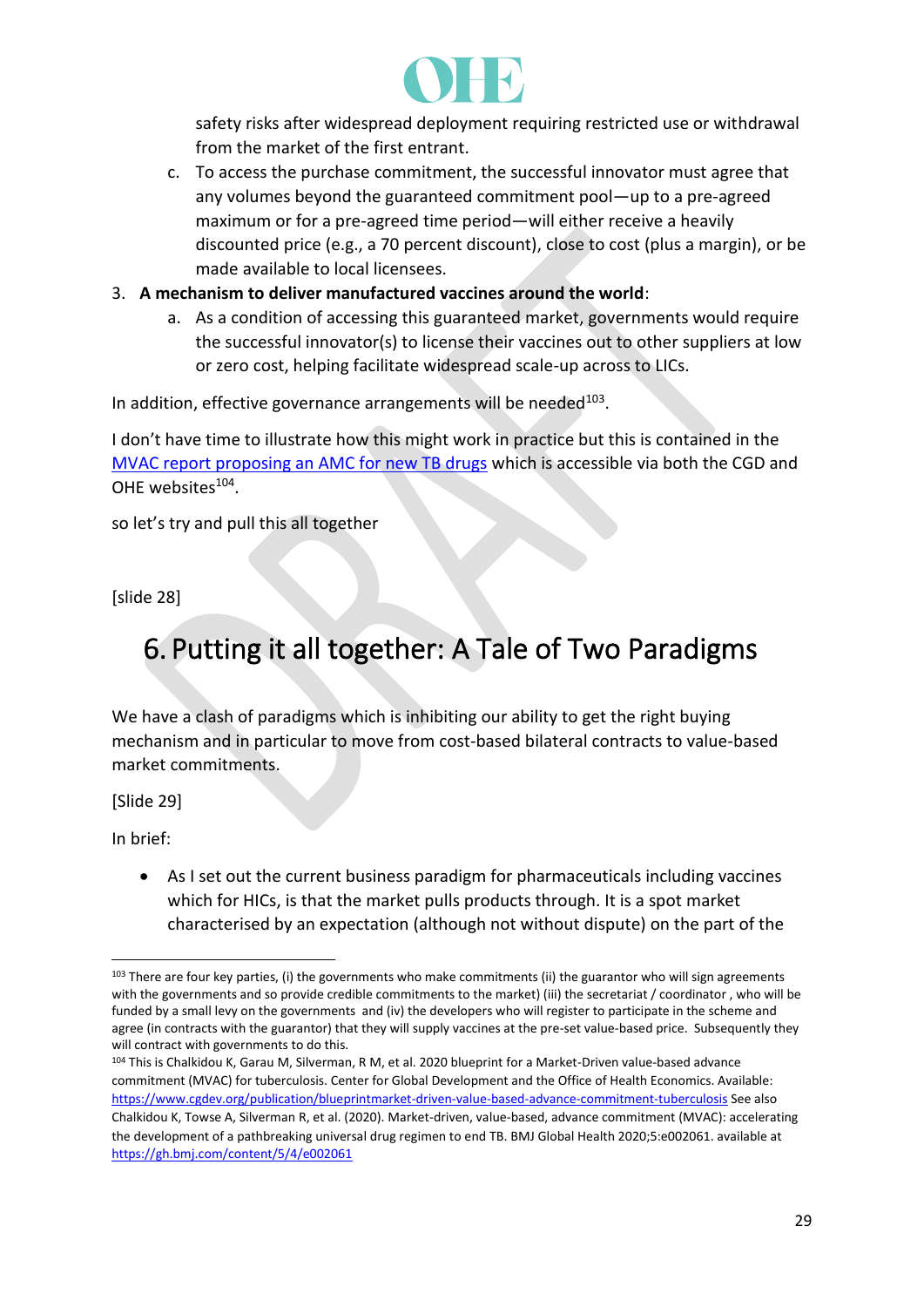

private sector that investment at risk will lead to a return if a product that improves health is delivered. And that price will reflect value rather than cost. (Although the determination of value may be disputed.)

- o For LICs, tiered or differential pricing delivers drugs and vaccines developed for HICs at or near cost, but donor support is needed to buy them – donor led-pull. For diseases without a HIC market then donor push and pull is needed. However, with the exception of the pneumo-AMC, the emphasis has been on push.
- $\circ$  In MICs, including those graduating from Gavi and Global Fund support, we have seen a growth of spot purchasing (including contracting) with an expectation of tiered/ differential pricing, and a desire not to pay above cost if possible. There is, arguably, no credible mechanism to develop drugs and vaccines for which there is no HIC market, other than to push fund domestic institutes and companies.<sup>105</sup> <sup>106</sup>

### [Slide 30]

- We are in a COVID-19 paradigm characterised by:
	- Government direction and intervention in all sectors, reflecting in the vaccine hunt by (i) push support for early and late stage development and (ii) for manufacturing with (iii) contingent procurement options as part payment for the push funding.
	- Companies exercising corporate social responsibility and recognising that resources need to be committed without a necessary expectation of profit. This is reflected in the vaccine hunt by statements that vaccines will be supplied at cost for the first year (i.e. the pandemic period) $^{107}$ .

<sup>105</sup> For MICs arguably we are moving (slowly) towards (at least for UMICs) markets that look more like HIC ones. However, most MICs want to pay costs, not pay for value. This is changing with the growth of HTA or value assessment in many MICs, but there is a lack of expectation on the part of global and local companies that R&D investment will be rewarded with prices that reflect value. Arguably we need a stage of advance market commitments of the sort we have set out in the BBAMC to get these markets working in a way that they can transition to an HIC style spot market. There will still be an issue of income per capita in terms of ability to pay value-based prices that are high enough to reward R&D, but as we showed with the MVAC proposal for new TB drugs, there is enough of a market in MICs to reward R&D investment if it can be mobilised through the right mechanism.

<sup>106</sup> Both the COVAX and BBAMC involve (or can involve) HICs and UMICs. The R&D based industry will be very concerned about encouraging a new way of doing business that could become the new normal which is not a viable business model for them to research, develop and deliver profitable innovative vaccines for the future. The BBAMC was derived from the MVAC proposal for new TB drugs and was explicitly intended to be a transitional mechanism to a spot market where MICs paid value-based prices for new drugs which enabled companies to get a return on their R&D investment.

<sup>&</sup>lt;sup>107</sup> The R&D based industry are very aware that in the current pandemic with economies under pressure, all businesses (whether in pharmaceuticals or any other sector of the economy) have to do what society expects, whether they make or lose money from it. And society looks to the academic science base and to the private sector industries' research and development skills for treatments and vaccines to tackle COVID-19. Hence the substantial investments being made and the statements from a number of R&D-based companies that they will supply, at least initially, on a "not-for-profit" basis. This commitment has to be time limited, private investors expect a return. The sector cannot commit large amounts of capital without making profits. One model proposed is that initial development and production of a COVID-19 vaccine is on a notfor-profit basis but subsequent years of production are supplied on a normal commercial basis.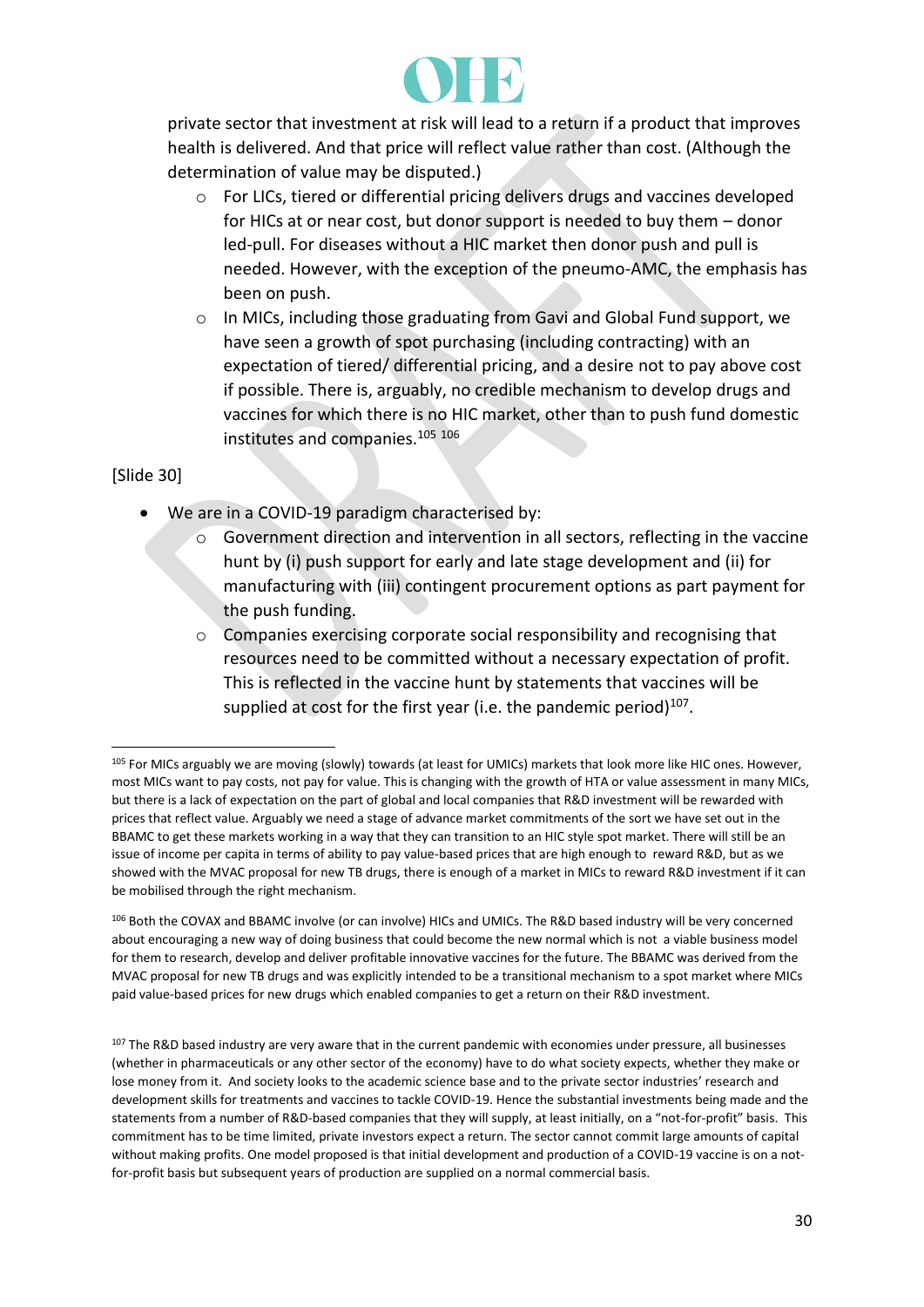

- o Donors identifying the need to find substantial resources to enable LICs to buy the vaccines and other health technologies they will need to tackle COVID-19
- o MICs falling through the gaps with most not in a position to push fund vaccine candidates or manufacturing capacity.
- $\circ$  A current lack of global coordination and commitment (in sharp contrast for example to the handling of the 2008 economic crash).

We should pause at this point and note that there is not one global vaccine industry, but three (i) the large multinational R&D-based vaccine manufacturers who have about 80% of the value of the global vaccine market but only 20% of the volume (ii) the Developing Country Vaccine Manufacturers (DCVMs) and (iii) small HIC biotechs and niche manufacturers. The last two groups have the other 20% of the value and deliver 80% of volume primarily manufacturing large volumes of established vaccines at low cost. As we saw, DCVMs from China have COVID-19 vaccines in clinical development. Many DCVMs are able to manufacture under license<sup>108</sup>. They offer a potential route to enable a COVID-19 vaccine to be manufactured at scale around the world.

### [Slide 31]

What is missing in the present COVID-19 paradigm, in my view, is a recognition of the need:

- 1. **for greater global co-operation** and a move away from vaccine nationalism or every country for themselves.
- 2. **the need to get private capital mobilised to address the challenge.** The pharmaceutical industry has to provide a return to investors; its commitment to a "charitable" enterprise is likely to be far lower than its investment in a project with high profit [potential](https://www.washingtonpost.com/opinions/2020/05/18/beware-underpriced-drugs-covid-19-treatments/). As Craig Garthwaite put it "to [develop](https://www.washingtonpost.com/opinions/2020/05/18/beware-underpriced-drugs-covid-19-treatments/) the science we need to get us out of the pandemic, we must convince [biotechnology](https://www.washingtonpost.com/opinions/2020/05/18/beware-underpriced-drugs-covid-19-treatments/) firms that we will pay for the value they [create.](https://www.washingtonpost.com/opinions/2020/05/18/beware-underpriced-drugs-covid-19-treatments/) We can't just hope that they will follow the better angels of their nature and risk tens of [millions](https://www.washingtonpost.com/opinions/2020/05/18/beware-underpriced-drugs-covid-19-treatments/) of dollars with little hope of a return."

But specifically three ways in which the COVAX Facility could be improved.

- 1. **to move from cost to value**
- **2. to ensure benefits exceed costs before adopting a vaccine**
- 3. **to move from bilateral contingent contracts to a pull mechanism that creates a market**,

<sup>&</sup>lt;sup>108</sup> The R&D based industry is not necessarily going to want to manufacture billions of doses of a new vaccine to supply at cost. That is not their core business. Innovators' willingness to take-on responsibility for global manufacturing may therefore be limited, so they may well welcome initiatives by Gavi and Gates Foundation and others to invest in manufacture aimed at LICs and LMICs, and recognise the need to "hand-off" manufacture of their products to others, subject of course to addressing quality of manufacture concerns and competitive issues (some technologies are proprietary).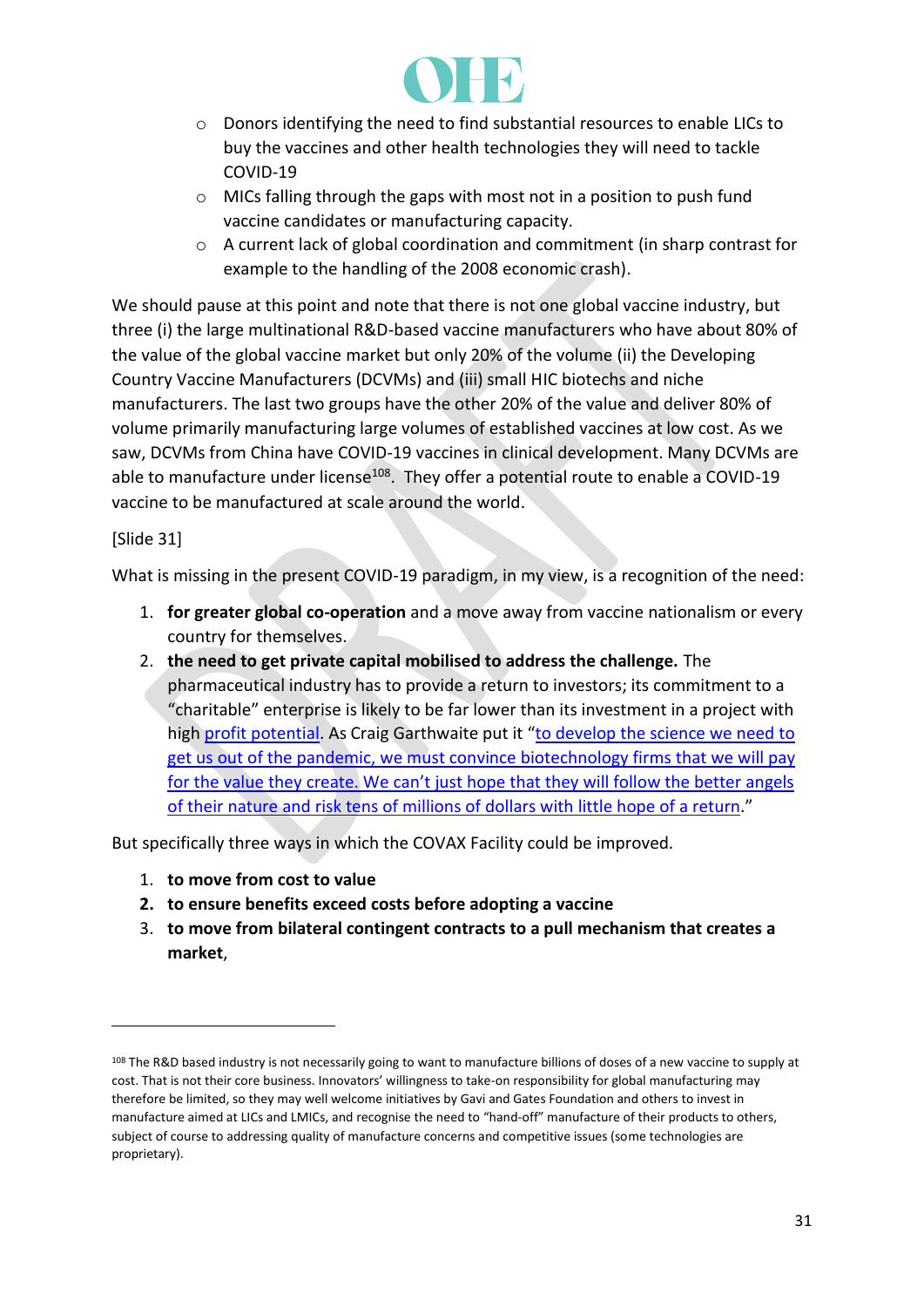

More specific details are provided in a footnote to the published text $109$ .

### **How do we move the COVAX Facility towards a BBAMC?**

It could be argued that timing is key here. If manufacturers and governments and international funders are already "locked" into push funding and contingent advance purchasing contracts, then it is too late to step back and change the buying mechanism at least for the current leading vaccine candidates.

We illustrate this point below in Figure 2 using greater or less than 2 years to have a vaccine as an indicator of how radical the changes can be.

[slide 32]

- Link value of commitment to vaccine performance through HTA process
- Clearly communicate that countries will be open to procuring any effective vaccine in years 2-3 and will respect IP/pay prices commensurate with product value

 $109$  The challenge for the current proposals notably the COVAX AMC is threefold:

**<sup>1.</sup> The need to reward Vaccine Value.** This is to avoid countries getting locked into purchasing low-efficacy vaccines. Deals with manufacturers should incorporate value assessment. At a minimum, the deal is only valid *or* commands a higher price if vaccine meets WHO target product profile characteristics based on modelling against epidemiological, health system delivery and demographic characteristics. Ideally Price/total deal amount for vaccines scale progressively with vaccine effectiveness

**<sup>2.</sup> Ensure Benefits Exceed Costs.** This is to avoid countries rolling-out low-efficacy vaccines because of sunk cost fallacy ("we paid for them, so we may as well use them") even though the costs of roll-out exceed the benefits. We need to ensure use of a vaccine in any patient group passes the "do benefits exceed the cost?" challenge. We need to ensure health technology assessment (HTA) is conducted before rolling out a vaccine (even if the vaccine price is a sunk cost) and also use HTA processes to ensure accountability and due process around vaccine adoption decision-making.

**<sup>3.</sup> Move from Bilateral "Deals" to Market Commitments.** This is to avoid countries being locked into purchasing lowefficacy vaccines even if better vaccines become available; bilateral deals crowd out private sector investment in other promising candidates and lower overall probability of successful vaccine development. This can be done by

<sup>•</sup> Beyond or instead of bilateral deals, maintain "pull" for R&D by committing unallocated pool of funds to a marketwide advance commitment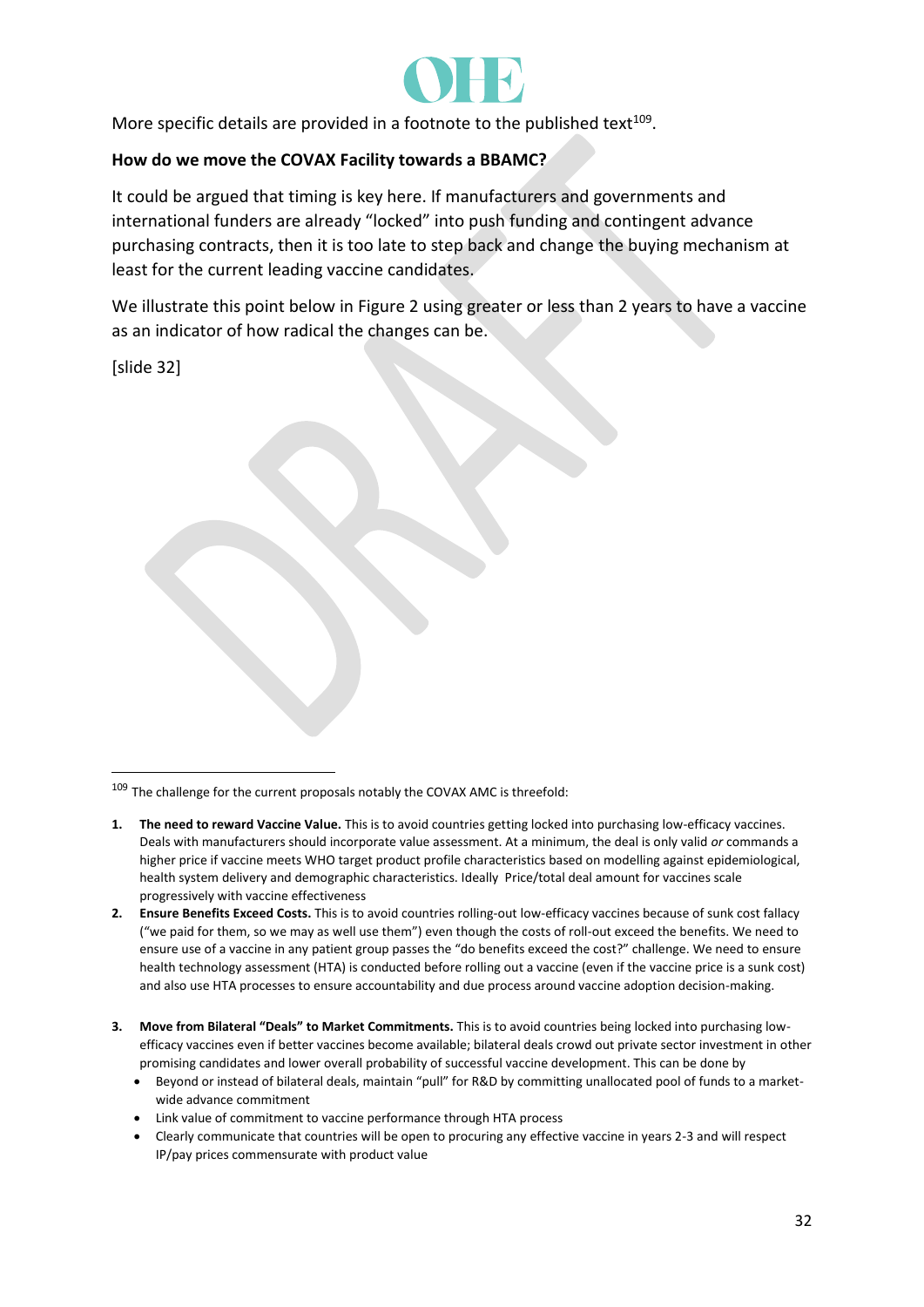

# How can the BBAMC can be implemented for COVID-19?

COVAX can be adapted or BBAMC run in parallel to pull candidates through



It is feasible to introduce a BBAMC for a potential second wave of candidates but also to implement incremental change to current proposals and mechanisms in place.

We have three non-mutually exclusive options

- Add elements of BB AMC to existing deals; moving you right along the X axis (COVAX incorporating BBAMC)
- Run a parallel BBAMC, a belt and braces approach, in which countries already committed to bilateral deals can also join. This can be moving us to value and can sit to the right of the first option.
- Scope out/scale up a BBAMC for post first launches, i.e. a second wave of development. COVAX becomes a BBAMC scheme.

Before we move on, we need also to go back to the money. We cannot make a COVAX AMC work, whether or not it is adapted to have elements of a BBAMC without resources. There are two key announcements on the 27<sup>th</sup> - from WHO and from the EU. They are both likely to set out potential commitments and identify the size of the gap needed to pay for vaccines for LICs and LMICs.

[Slide 33]

So, finally a quick look at lessons for the future